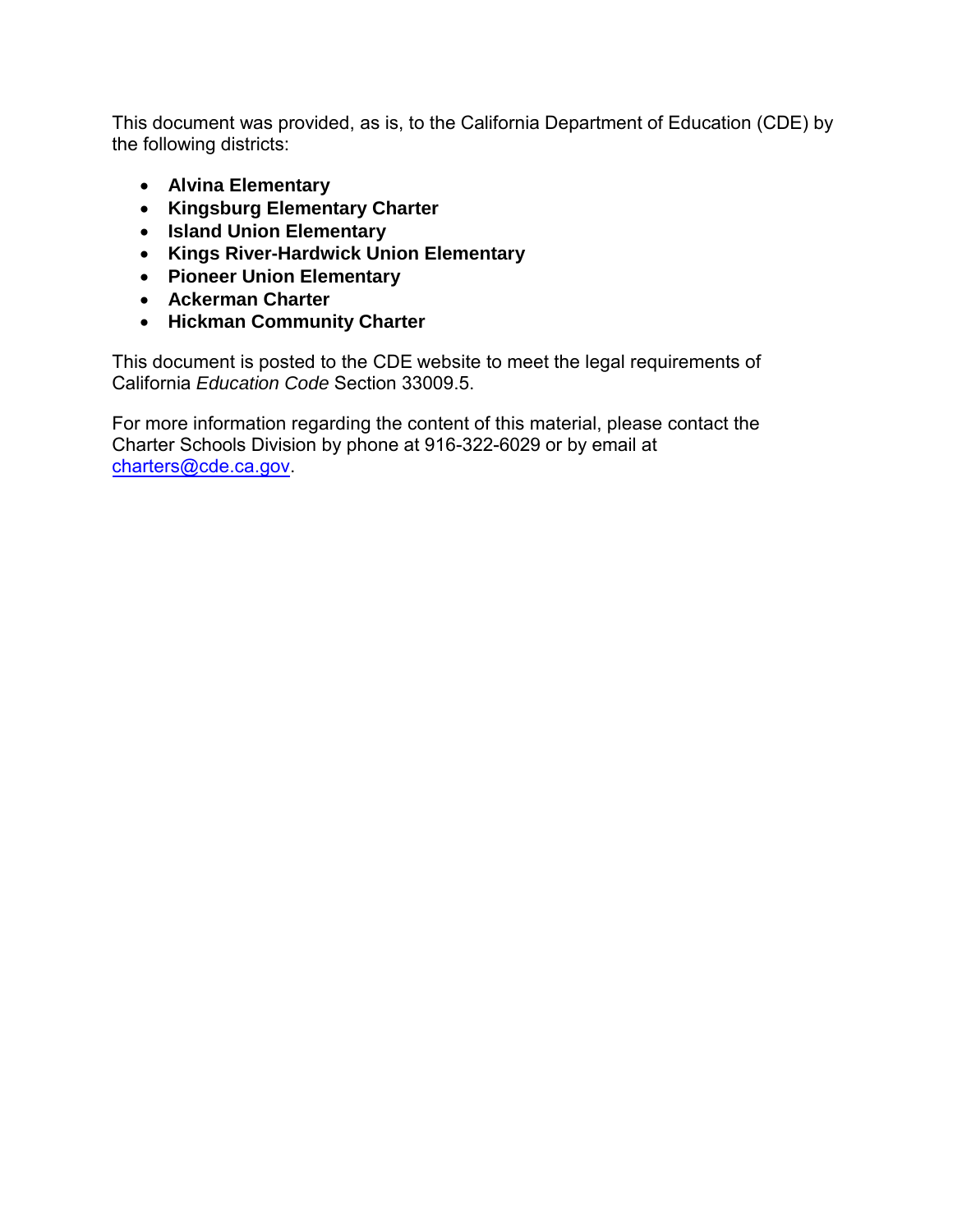Districtwide Charters Financial Condition - Second Interim Certifications 2019–20 memo-oab-csd-aug20item03 Attachment 1 Page 1 of 24



# **Fresno coanty**  $superinterdent or schools$

April 16, 2020

 Mr. Richard Gonzales Board President Alvina Elementary School District 295 W. Saginaw Caruthers, CA 93609

Subject: 2019-20 Second Interim Report Certification

Dear Mr. Gonzales:

**.** 

 The Fresno County Superintendent of Schools' (County Superintendent's) District Financial Services *Report* in accordance with State Criteria and Standards and has reported its findings to the County Superintendent. Based upon this review, the County Superintendent has concurred with the District's and the State Controller's Office. A "Positive Certification" indicates that, based on current projections, the District "will meet its financial obligations for the current fiscal year and subsequent two fiscal years" (Education Code Section [ECS] 42131(a)(1)). The County Superintendent's concurrence with the District's Positive Certification is based on the information available at the time the District certified its Second Interim Report and may not be indicative of the District's current fiscal position. Department has reviewed the Alvina Elementary School District's (District's) 2019-20 *Second Interim*  **POSITIVE CERTIFICATION**[1](#page-1-0) and has reported his findings to the California Department of Education

 projection period. The COVID-19 worldwide pandemic has created much uncertainty and we wait for the May Revise and final Adopted Budget with a wary view toward the future. With a proposed COLA of increases to utilities and services based on the consumer price index. The May Revise could include a 0% COLA in the proposal which would only exacerbate this situation. Each LEA faces its own particular set of revenue volatility and various other local and statewide factors. LEAs should plan for the aforementioned The current economic outlook is likely very different from what was envisioned at the January 31st 2.29%, down from the projection of 3% at Budget Adoption, districts were already preparing to struggle to cover the costs associated with step and column, minimum wage, STRS and PERS contributions and other of financial risk factors based on current reserve levels, enrollment trends, bargaining agreements, degree possibilities by controlling expenses as much as possible through an evaluative process and preparing for cash flow and revenue fluctuations as we enter the anticipated economic downturn.

<span id="page-1-0"></span> $<sup>1</sup>$  A "Positive" certification indicates that a district will meet its financial obligations for the current fiscal year and subsequent two</sup> two subsequent fiscal years. A "Negative" certification will be assigned to any district that will be unable to meet its financial obligations for the remainder of the fiscal year or the subsequent fiscal year (ECS  $42131(a)(1)$ ). fiscal years. A "Qualified" certification indicates that a district may not meet its financial obligations for the current fiscal year or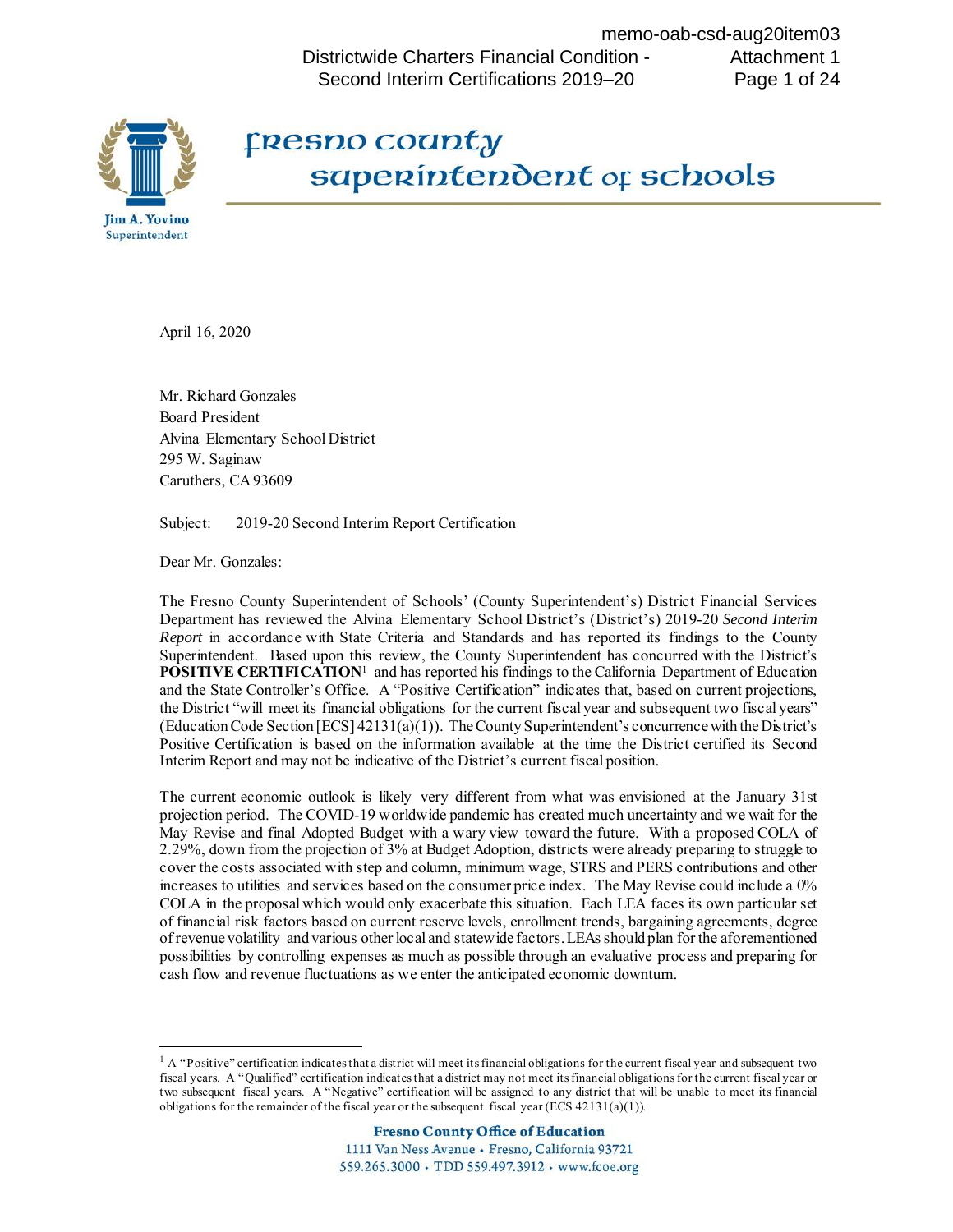Additional information regarding 2020-21 Budgets, Local Control and Accountability Plans, cash management, non-voter-approved debt, and collective bargaining is provided below.

#### **I. ALVINA ELEMENTARY CHARTER SCHOOL DISTRICT'S FISCAL POSITION AS OF JANUALRY 31, 2020**

#### **A. Reserves**

 obligations and the minimum 5% Reserve for Economic Uncertainties (Reserve) years. As shown on the General Fund reserve levels are projected to be 21.86% and 12.26% (June 30, 2022). These figures approximately \$110,000 in 2021 and 2022. The District certified its Second Interim Report as "Positive", based on its anticipated ability to meet its financial standard in the current and subsequent two Reserves graph (Fig. 1), the District's (June 30, 2020), 19.00% (June 30, 2021) include the District's balance in Fund 17 of





# **B. Enrollment and ADA**

 School district funding is driven primarily by its enrollment and corresponding shown on the Enrollment and Attendance Second Interim Report states the District's enrollment has decreased from 203 to 197 years. The average daily attendance (ADA) Average Daily Attendance (ADA). As graph, (Fig. 2) the District's enrollment has started to decline and estimated to remain flat in the subsequent years. The District's in the current year and in the subsequent declined from 197.11 to 192.55 respectively.

### **C. Alvina Elementary Charter School District's 2018-19 Annual Audit**

 year findings. The District's June 30, 2019 Audit Report did not have a fiscally related finding. There were no prior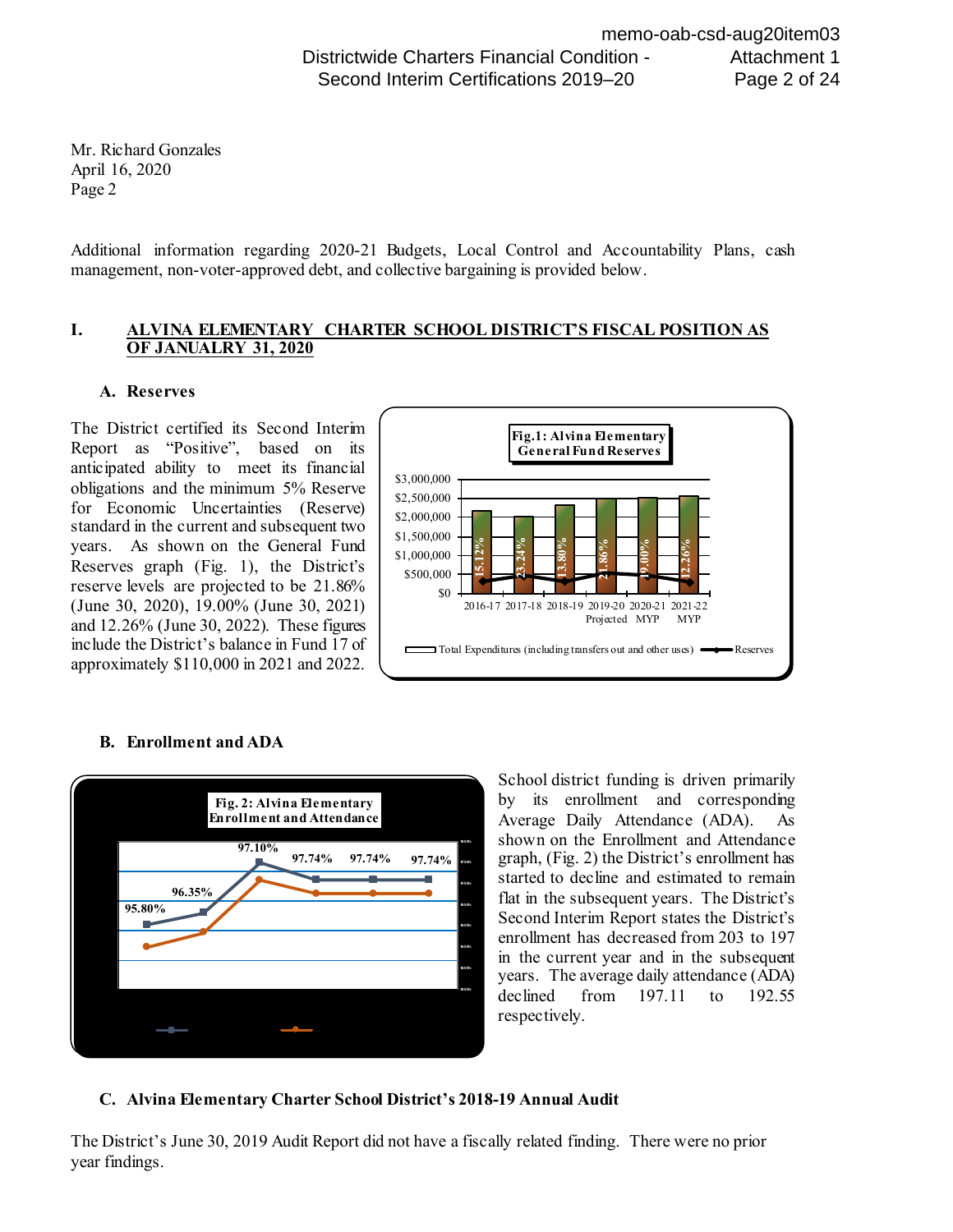### **II. 2020-21 BUDGETS – REMINDER REGARDING DISCLOSURE REQUIREMENTS AT BUDGET PUBLIC HEARING**

 Senate Bill 858 (June 2014) included language that affects annual disclosure of district reserves greater the state school reserve established by Proposition 2. Senate Bill 751 (October 2017) amended the law to Fund revenues. While it may be some time before the reserve cap portion of the law is triggered, the than the minimum standard and also requires caps on reserves the year after the state makes a deposit into activate the reserve cap in the fiscal year immediately after a fiscal year in which the amount of moneys in the Public School System Stabilization Account is equal to or exceeds 3% of the combined total of General requirement to disclose information regarding reserves greater than the minimum standard is applicable for the 2020-21 budget adoption hearings. Education Code section  $42127(a)(2)(B)$  states that:

 *Commencing with budgets adopted for the 2015–16 fiscal year, the governing board of a school district that proposes to adopt a budget, or revise a budget pursuant to subdivision (e), that includes a combined assigned and unassigned ending fund balance in excess of the minimum recommended reserve for economic uncertainties*  adopted by the state board pursuant to subdivision (a) of Section 33128, shall, *at the public hearing held pursuant to paragraph (1), provide all of the following for public review and discussion:* 

 *(i) The minimum recommended reserve for economic uncertainties for each fiscal year identified in the budget.* 

 *(ii) The combined assigned and unassigned ending fund balances that are in excess of the minimum recommended reserve for economic uncertainties for each fiscal year identified in the budget.* 

 *(iii) A statement of reasons that substantiates the need for an assigned and unassigned ending fund balance that is in excess of the minimum recommended*  reserve for economic uncertainties for each fiscal year that the school district  *identifies an assigned and unassigned ending fund balance that is in excess of the minimum recommended reserve for economic uncertainties, as identified pursuant to clause (ii).* 

 We have posted a "Sample Template for Statement of Reasons for Excess Reserves" form on our website [\(http://dfs.fcoe.org/resources](http://dfs.fcoe.org/resources)) **for your use in making the necessary disclosures at your budget adoption public hearing,** if applicable. Please contact your District Financial Services Supervisor at (559) 265-3021 if you have any questions about these new disclosure requirements.

 We will provide additional information related to 2020-21 Budget development once the Governor's May Revision becomes available in mid-May.

# **III. 2020-21 LOCAL CONTROL AND ACCOUNTABILITY PLANS**

 School district budgets have always reflected a district's goals and priorities, but implementation of the Local Control Funding Formula (LCFF) formalized the alignment of a spending plan and resources to support that plan through development of Local Control and Accountability Plans (LCAPs). As you work on your 2020-21 LCAP, we encourage you to review the County Superintendent's LCAP website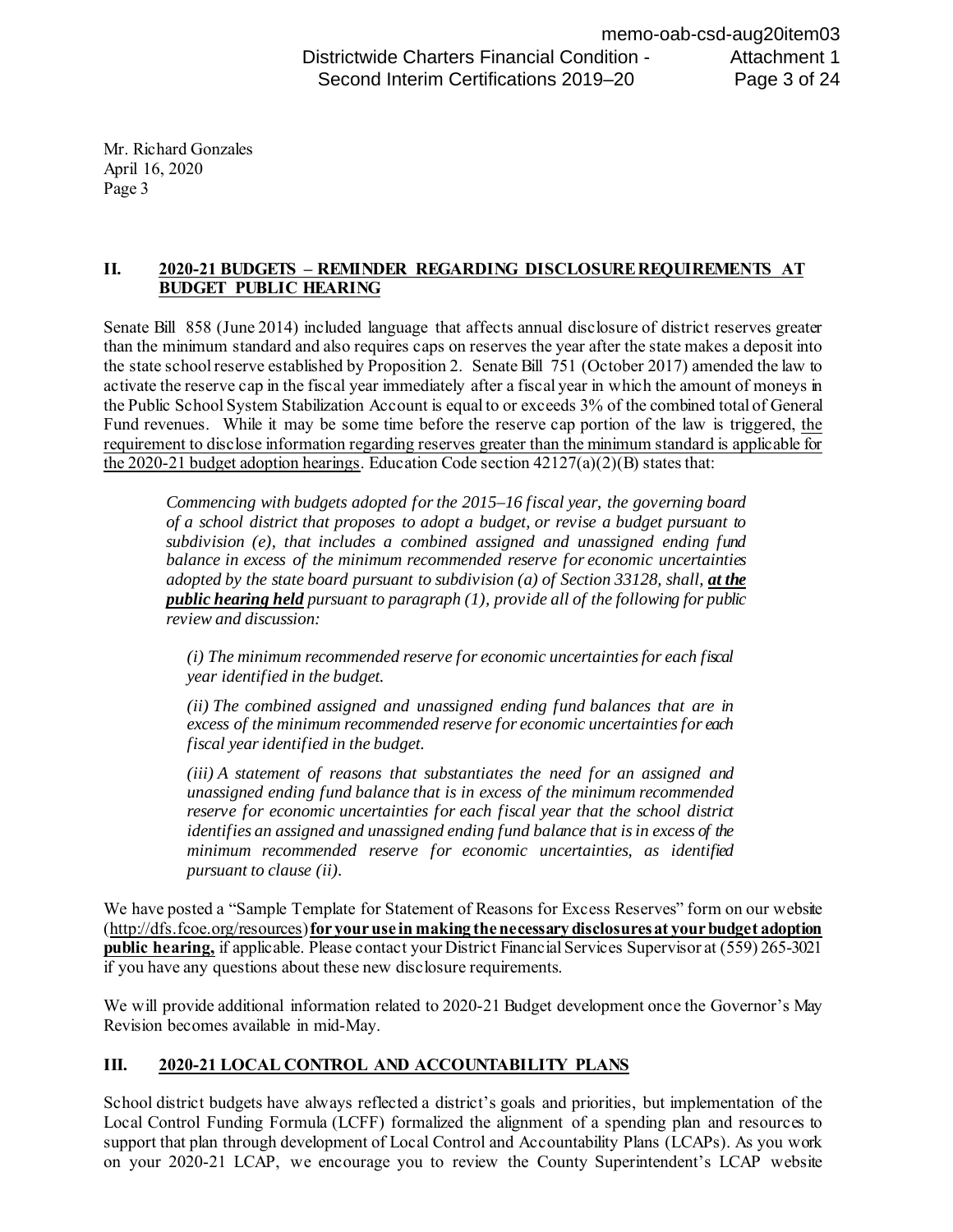(http://lcap.fcoe.org/), the current "Common Message" (http://dfs.fcoe.org/resources), and CDE's LCAP page (http://www.cde.ca.gov/re/lc/) as needed for support.

 is expected soon. You may also contact Marvin Baker, Director of LCAP & Compliance, at (559) 265- Guidance from the Governor and/or CDE regarding the current LCAP landscape, regulations and timelines 4045 or mbaker@fcoe.org.

# **IV. CASH MANAGEMENT**

 Cash management is a critical component of financial planning in a school district. Since implementation of the LCFF, cash flow has become more favorable for school districts. However, districts with healthy fund balances and reserves may experience periodic operating cash shortages. The District should monitor its cash flow continually and plan for short-term interfund or other borrowing options if necessary to meet operational needs. The District should also ensure that any temporary interfund loans are repaid in accordance with ECS 42603.

## **V. NON-VOTER APPROVED DEBT**

 the County Auditor at least 30 days prior to Board approval of the debt. Pursuant to ECS 17150.1, school districts must disclose information related to non-voter approved debt when that debt is secured by real property. The disclosure must be made to the County Superintendent and

[http://dfs.fcoe.org/resources.](http://dfs.fcoe.org/resources) If your District plans to issue non-voter approved debt (including Bond- and to the County Auditor. (The FCMAT worksheet may be helpful to you, but is optional.) The County Superintendent has prepared a "Disclosure of Non-Voter Approved Debt" form to assist you in meeting the disclosure requirements. The "Disclosure" form, as well as an Excel workbook prepared by the Fiscal Crisis & Management Assistance Team (FCMAT), have been posted here: Anticipation Notes or "BANs"), please submit the County Superintendent's disclosure form to this Office

# **VI. COLLECTIVE BARGAINING**

subsequent fiscal years. This requirement applies whether a district is negotiating for salary and benefit increases or concessions. Government Code Section [GCS] 3547.5 requires public disclosure of fiscal information related to a collective bargaining agreement**, before a district enters into the agreement**. This disclosure includes, but is not limited to, the costs that would be incurred by the district under the agreement for the current and

incurred by the district can be met during the complete term of the agreement. The certification must the district as qualified or negative at the next interim reporting period. GCS 3547.5 also requires the district superintendent and the chief business officer to certify that the costs include any budget revisions necessary to meet the cost of the agreement in each year of its term. The code further specifies that if the budget revisions are not made, the County Superintendent is required to declare

 Per ECS 42142, within 45 days of adopting a collective bargaining agreement, the superintendent of the year budget that are necessary to fulfill the terms of that agreement. Any additional costs that may result from the agreement must also be reflected in the district's interim fiscal reports and multiyear fiscal school district shall forward to the county superintendent of schools any revisions to the district's current projections.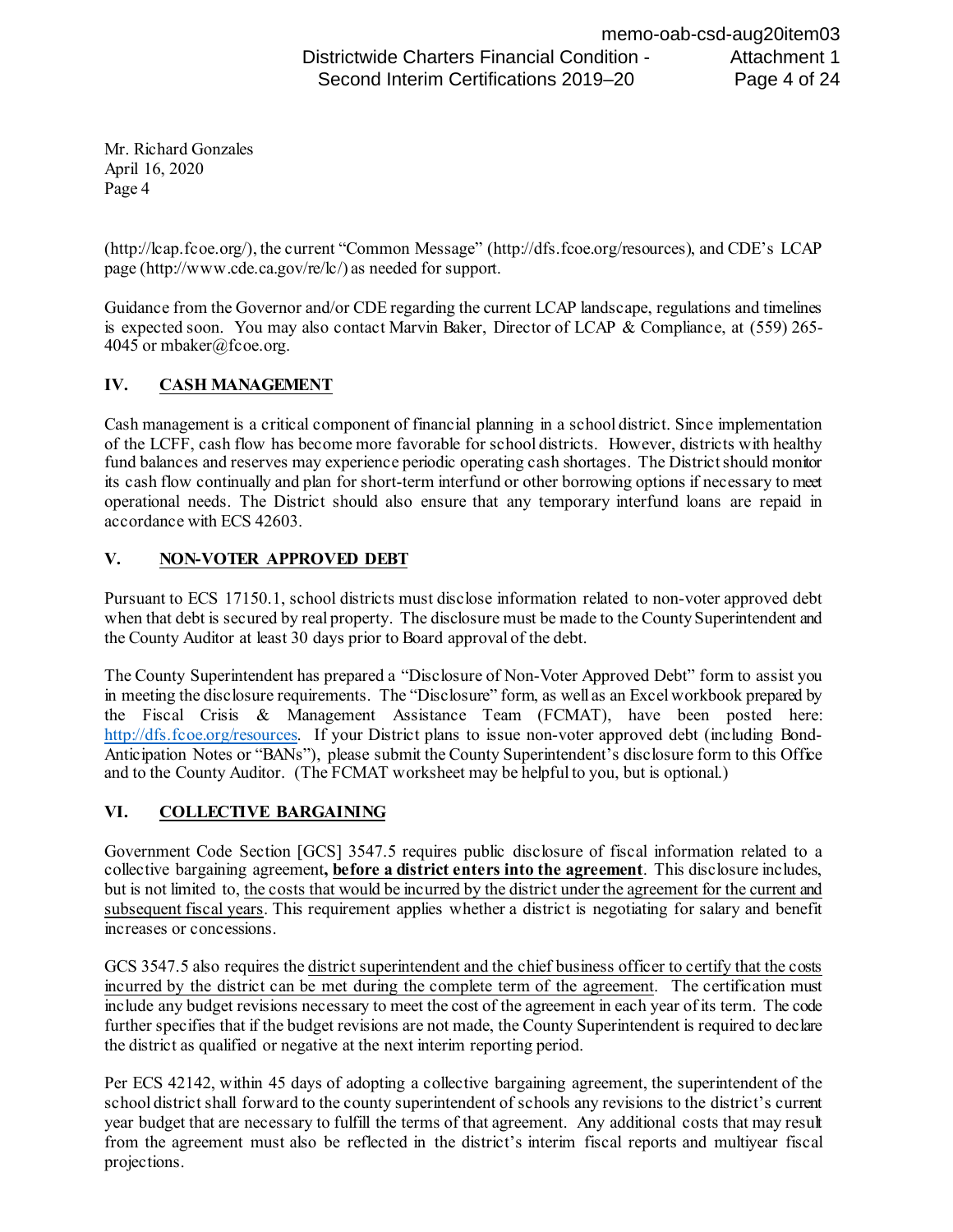Disclosure of Collective Bargaining Agreement worksheet (available for download at documents showing key terms of the agreement(s) or similar documents) that can be used in our analysis If you have settled with your bargaining units since the Second Interim reporting period, please submit the [http://dfs.fcoe.org/resources\)](http://dfs.fcoe.org/resources) to our office, along with supporting documents (e.g., copies of Board approval of the fiscal impact of the agreements. Any necessary budget revisions should also be submitted.

# **VII. CHARTER OVERSIGHT**

 and promptly notify the CDE and County Office of any change in its status. If your district has authorized charter schools to operate within your district boundaries, you are obligated by Education Code Section 47604.32 to, among other things, monitor the charter school's fiscal condition,

 Thank you for your consideration of this information. Please feel free to contact the District Financial Services team at (559) 265-3021 if you have any questions regarding this letter or if we may assist you with any finance-related matter.

Sincerely,

Gabriel Halls, Senior Director District Financial Services

 c: Jim A Yovino, Superintendent, FCSS Kevin Otto, Deputy Superintendent/CFO, FCSS Mike Iribarren, Superintendent, AESD Kathy Bagwell, Finance Officer, AESD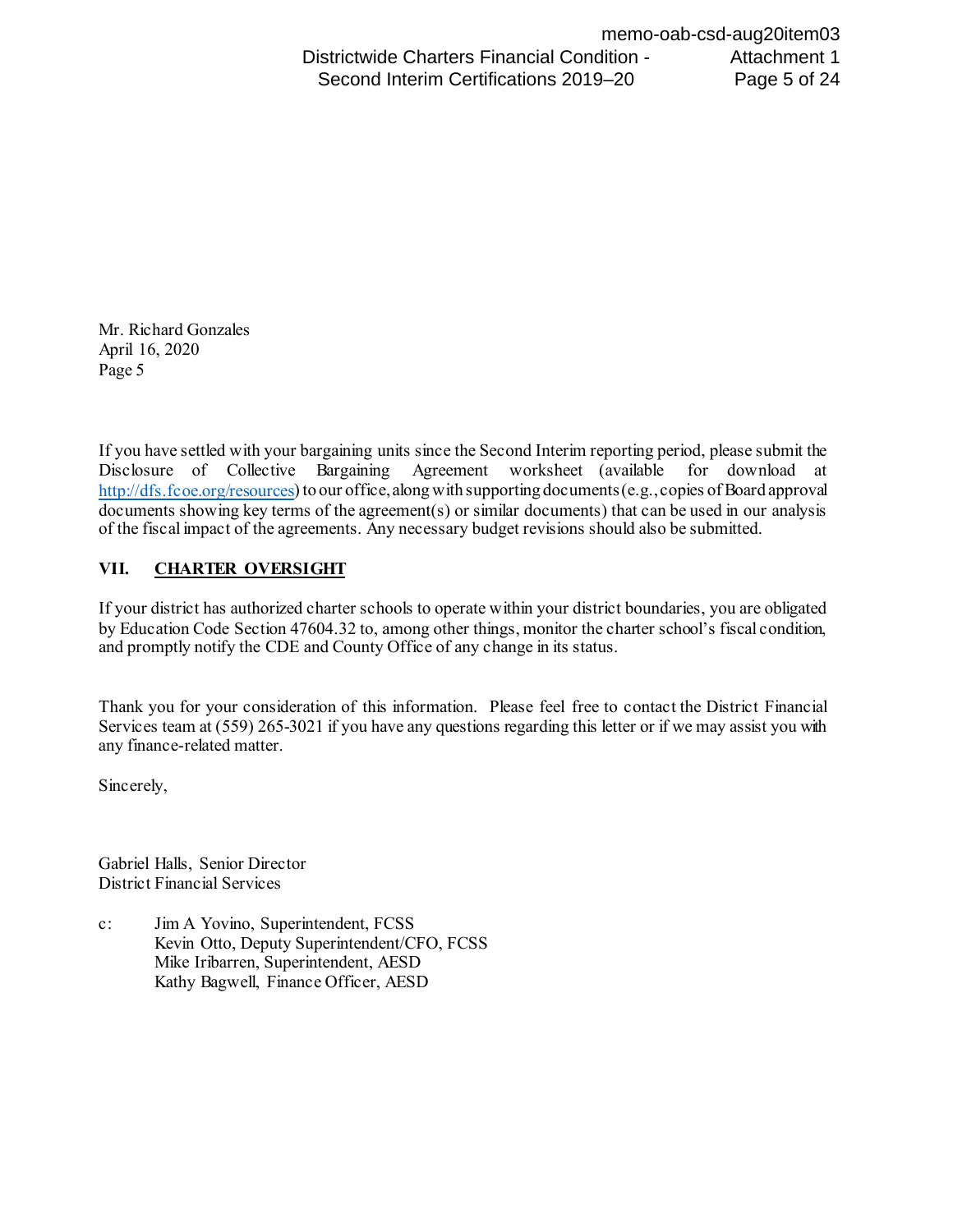Districtwide Charters Financial Condition - Second Interim Certifications 2019–20 memo-oab-csd-aug20item03 Attachment 1 Page 6 of 24



# **Fresno coanty**  $superinterdent of schools$

July 2, 2020

 Ms. Connie Lunge Board President Kingsburg Elementary Charter School District 1310 Stroud Avenue Kingsburg, CA 93631

Subject: 2019-20 Second Interim Report Certification

Dear Ms. Lunge:

**.** 

 The Fresno County Superintendent of Schools' (County Superintendent's) District Financial Services Superintendent. Based upon this review, the County Superintendent has concurred with the District's and the State Controller's Office. A "Positive Certification" indicates that, based on current projections, (Education Code Section [ECS] 42131(a)(1)). The County Superintendent's concurrence with the District's Positive Certification is based on the information available at the time the District certified its Second Interim Report and may not be indicative of the District's current fiscal position. Department has reviewed the Kingsburg Elementary Charter School District's (District's) 2019-20 *Second Interim Report* in accordance with State Criteria and Standards and has reported its findings to the County **POSITIVE CERTIFICATION**[1](#page-6-0) and has reported his findings to the California Department of Education the District "will meet its financial obligations for the current fiscal year and subsequent two fiscal years"

 projection period. The COVID-19 worldwide pandemic has created much uncertainty and we wait for the May Revise and final Adopted Budget with a wary view toward the future. With a proposed COLA of a 0% COLA in the proposal which would only exacerbate this situation. Each LEA faces its own The current economic outlook is likely very different from what was envisioned at the January 31st 2.29%, down from the projection of 3% at Budget Adoption, districts were already preparing to struggle to cover the costs associated with step and column, minimum wage, STRS and PERS contributions and other increases to utilities and services based on the consumer price index. The May Revise could include particular set of financial risk factors based on current reserve levels, enrollment trends, bargaining agreements, degree of revenue volatility and various other local and statewide factors. LEAs should plan for the aforementioned possibilities by controlling expenses as much as possible through an evaluative process and preparing for cash flow and revenue fluctuations as we enter the anticipated economic downturn.

<span id="page-6-0"></span> $<sup>1</sup>$  A "Positive" certification indicates that a district will meet its financial obligations for the current fiscal year and subsequent two</sup> two subsequent fiscal years. A "Negative" certification will be assigned to any district that will be unable to meet its financial obligations for the remainder of the fiscal year or the subsequent fiscal year (ECS  $42131(a)(1)$ ). fiscal years. A "Qualified" certification indicates that a district may not meet its financial obligations for the current fiscal year or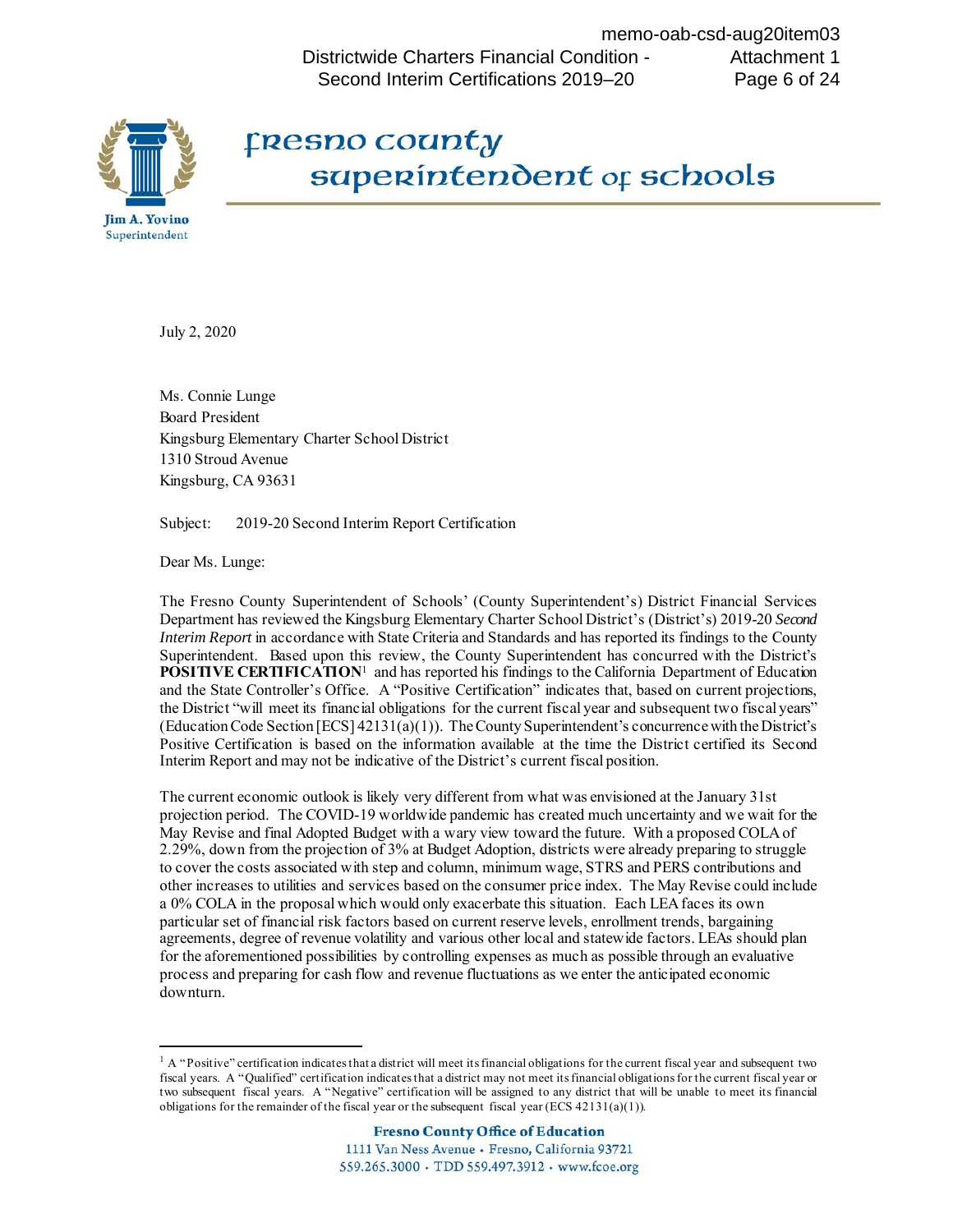Additional information regarding 2020-21 Budgets, Local Control and Accountability Plans, cash management, non-voter-approved debt, and collective bargaining is provided below.

#### **I. KINGSBURG ELEMENTARY CHARTER SCHOOL DISTRICT'S FISCAL POSITION AS OF JANUALRY 31, 2020**

#### **A. Reserves**

 meet its financial obligations and the minimum two years. As shown on the General Fund Reserves graph (Fig. 1), the District's reserve levels are projected to be 12.61% (June 30, 30, 2022). These reserve amounts are dependent daily attendance (ADA) and enrollment due to a The District certified its Second Interim Report as "Positive", based on its anticipated ability to 3% Reserve for Economic Uncertainties (Reserve) standard in the current and subsequent 2020), 8.92% (June 30, 2021) and 6.97% (June on the district anticipating an increase of average



to 2018-19 P-2 by approximately 84.7. trends do not appear to reflect such growth. In fact, ADA has declined as of 2019-20 P-1 when compared

to 2018-19 P-2 by approximately 84.7.<br>Actual enrollment has declined for Kingsburg Elementary Charter in four out of the last five years including an average decline of 1.6% since 2014-15. The one year of positive enrollment growth was 2017-18 with an increase of five students. The County Office created an alternative LCFF Calculator to reflect what the reserves may look like should the ADA/Enrollment remain the same in 2019-20 through 2021-22. Given **FLAT ENROLLMENT** for the projection period, (and all other factors remaining the same) reserve levels in the third year could be  $0.51\%$  (June 30, 2022), falling well below the state requirement.

#### **B. Enrollment and ADA**



 Daily Attendance (ADA). As shown on the for four of the last five years. The district's estimated increases in the subsequent years, Report states its enrollment decreased from School district funding is driven primarily by its enrollment and corresponding Average Enrollment and Attendance graph, (Fig. 2) the District's enrollment has been declining while based on housing developments, may appear risky given the district's recent *actual*  declines. The District's Second Interim 2,229 (2018-19) to 2,150 in the current year, but then optimistically expects increases of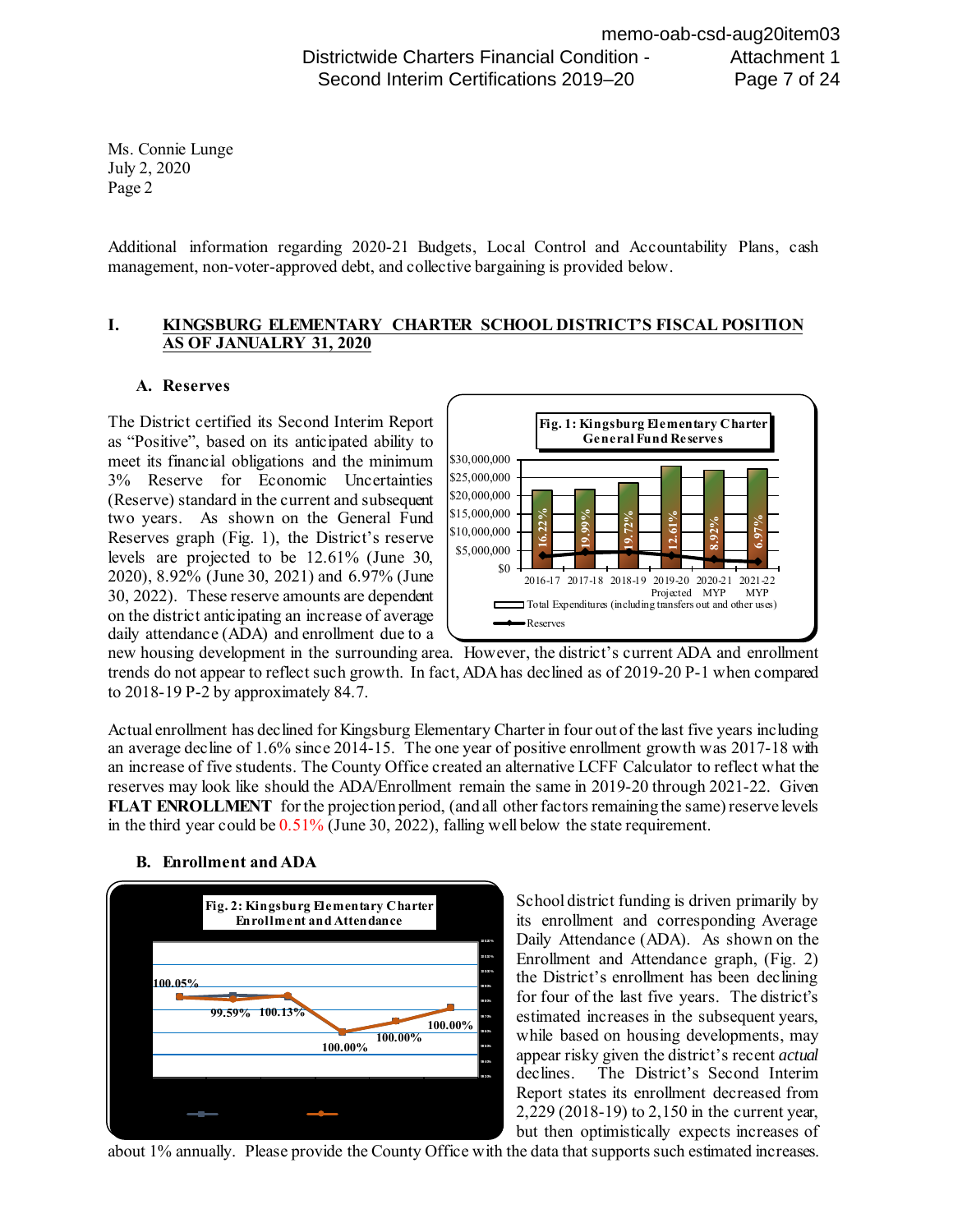### **C. Kingsburg Elementary Charter School District's 2018-19 Annual Audit**

 The District's June 30, 2019 Audit Report did not have a fiscally related finding. There were no prior year findings. Several audit adjustments were entered to correct revenue and resource entries amongst others but did not have a negative impact to the ending fund balance.

### **II. 2020-21 BUDGETS – REMINDER REGARDING DISCLOSURE REQUIREMENTS AT BUDGET PUBLIC HEARING**

 Senate Bill 858 (June 2014) included language that affects annual disclosure of district reserves greater than the minimum standard and also requires caps on reserves the year after the state makes a deposit into the state school reserve established by Proposition 2. Senate Bill 751 (October 2017) amended the law to Fund revenues. While it may be some time before the reserve cap portion of the law is triggered, the activate the reserve cap in the fiscal year immediately after a fiscal year in which the amount of moneys in the Public School System Stabilization Account is equal to or exceeds 3% of the combined total of General requirement to disclose information regarding reserves greater than the minimum standard is applicable for the 2020-21 budget adoption hearings. Education Code section  $42127(a)(2)(B)$  states that:

 *Commencing with budgets adopted for the 2015–16 fiscal year, the governing board of a school district that proposes to adopt a budget, or revise a budget pursuant to subdivision (e), that includes a combined assigned and unassigned ending fund balance in excess of the minimum recommended reserve for economic uncertainties*  adopted by the state board pursuant to subdivision (a) of Section 33128, shall, *at the public hearing held pursuant to paragraph (1), provide all of the following for public review and discussion:* 

 *(i) The minimum recommended reserve for economic uncertainties for each fiscal year identified in the budget.* 

 *(ii) The combined assigned and unassigned ending fund balances that are in excess of the minimum recommended reserve for economic uncertainties for each fiscal year identified in the budget.* 

 *(iii) A statement of reasons that substantiates the need for an assigned and unassigned ending fund balance that is in excess of the minimum recommended*  reserve for economic uncertainties for each fiscal year that the school district  *identifies an assigned and unassigned ending fund balance that is in excess of the minimum recommended reserve for economic uncertainties, as identified pursuant to clause (ii).* 

 We have posted a "Sample Template for Statement of Reasons for Excess Reserves" form on our website [\(http://dfs.fcoe.org/resources](http://dfs.fcoe.org/resources)) **for your use in making the necessary disclosures at your budget adoption public hearing,** if applicable. Please contact your District Financial Services Supervisor at (559) 265-3021 if you have any questions about these new disclosure requirements.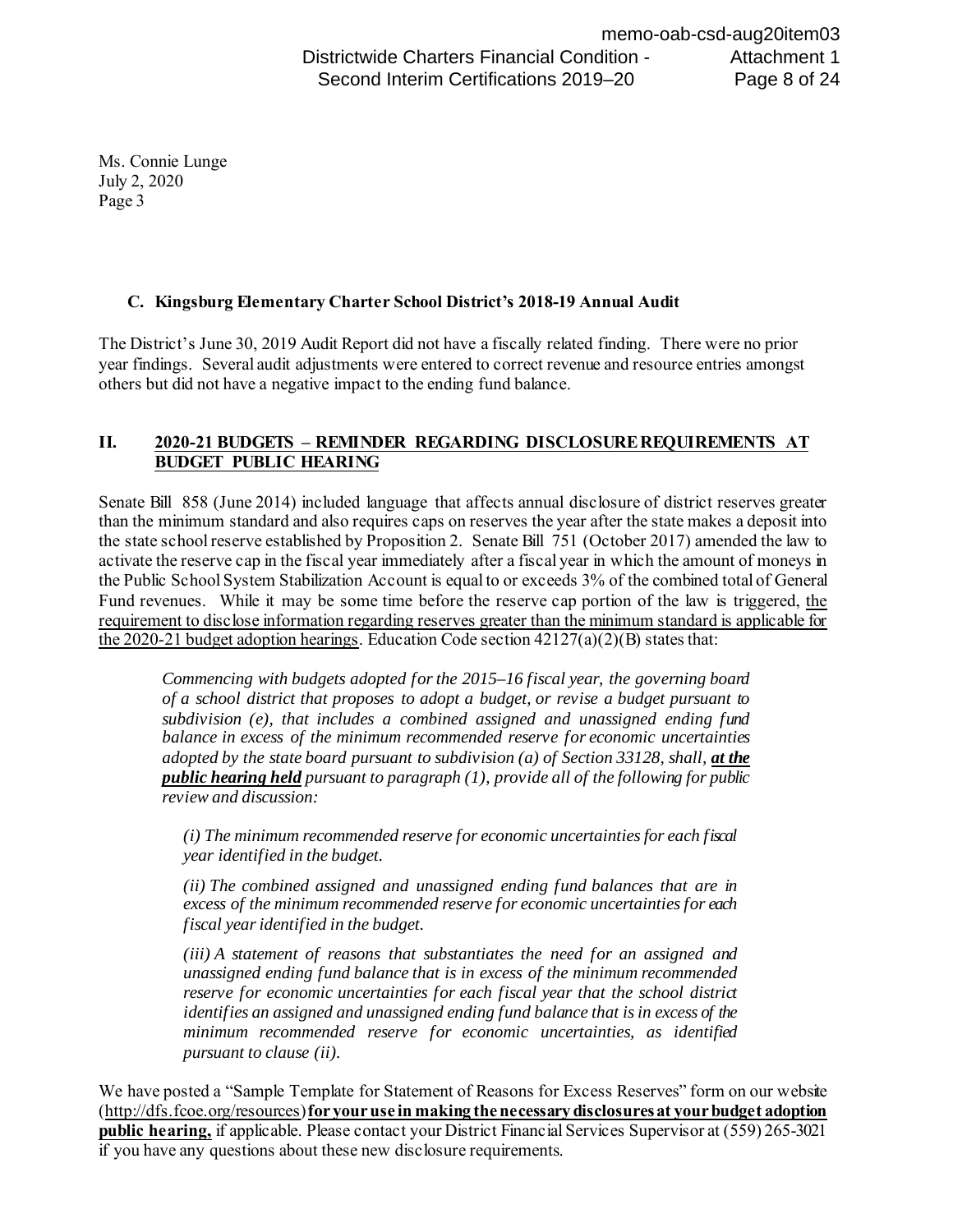We will provide additional information related to 2020-21 Budget development once the Governor's May Revision becomes available in mid-May.

## **III. 2020-21 LOCAL CONTROL AND ACCOUNTABILITY PLANS**

 School district budgets have always reflected a district's goals and priorities, but implementation of the Local Control Funding Formula (LCFF) formalized the alignment of a spending plan and resources to support that plan through development of Local Control and Accountability Plans (LCAPs). As you work on your 2020-21 LCAP, we encourage you to review the County Superintendent's LCAP website (http://lcap.fcoe.org/), the current "Common Message" (http://dfs.fcoe.org/resources), and CDE's LCAP page (http://www.cde.ca.gov/re/lc/) as needed for support.

 is expected soon. You may also contact Marvin Baker, Director of LCAP & Compliance, at (559) 265- Guidance from the Governor and/or CDE regarding the current LCAP landscape, regulations and timelines 4045 or mbaker@fcoe.org.

## **IV. CASH MANAGEMENT**

 Cash management is a critical component of financial planning in a school district. Since implementation of the LCFF, cash flow has become more favorable for school districts. However, districts with healthy fund balances and reserves may experience periodic operating cash shortages. The District should monitor its cash flow continually and plan for short-term interfund or other borrowing options if necessary to meet operational needs. The District should also ensure that any temporary interfund loans are repaid in accordance with ECS 42603.

### **V. NON-VOTER APPROVED DEBT**

 the County Auditor at least 30 days prior to Board approval of the debt. Pursuant to ECS 17150.1, school districts must disclose information related to non-voter approved debt when that debt is secured by real property. The disclosure must be made to the County Superintendent and

[http://dfs.fcoe.org/resources.](http://dfs.fcoe.org/resources) If your District plans to issue non-voter approved debt (including Bond- and to the County Auditor. (The FCMAT worksheet may be helpful to you, but is optional.) The County Superintendent has prepared a "Disclosure of Non-Voter Approved Debt" form to assist you in meeting the disclosure requirements. The "Disclosure" form, as well as an Excel workbook prepared by the Fiscal Crisis & Management Assistance Team (FCMAT), have been posted here: Anticipation Notes or "BANs"), please submit the County Superintendent's disclosure form to this Office

# **VI. COLLECTIVE BARGAINING**

subsequent fiscal years. This requirement applies whether a district is negotiating for salary and benefit increases or concessions. Government Code Section [GCS] 3547.5 requires public disclosure of fiscal information related to a collective bargaining agreement**, before a district enters into the agreement**. This disclosure includes, but is not limited to, the costs that would be incurred by the district under the agreement for the current and

incurred by the district can be met during the complete term of the agreement. The certification must GCS 3547.5 also requires the district superintendent and the chief business officer to certify that the costs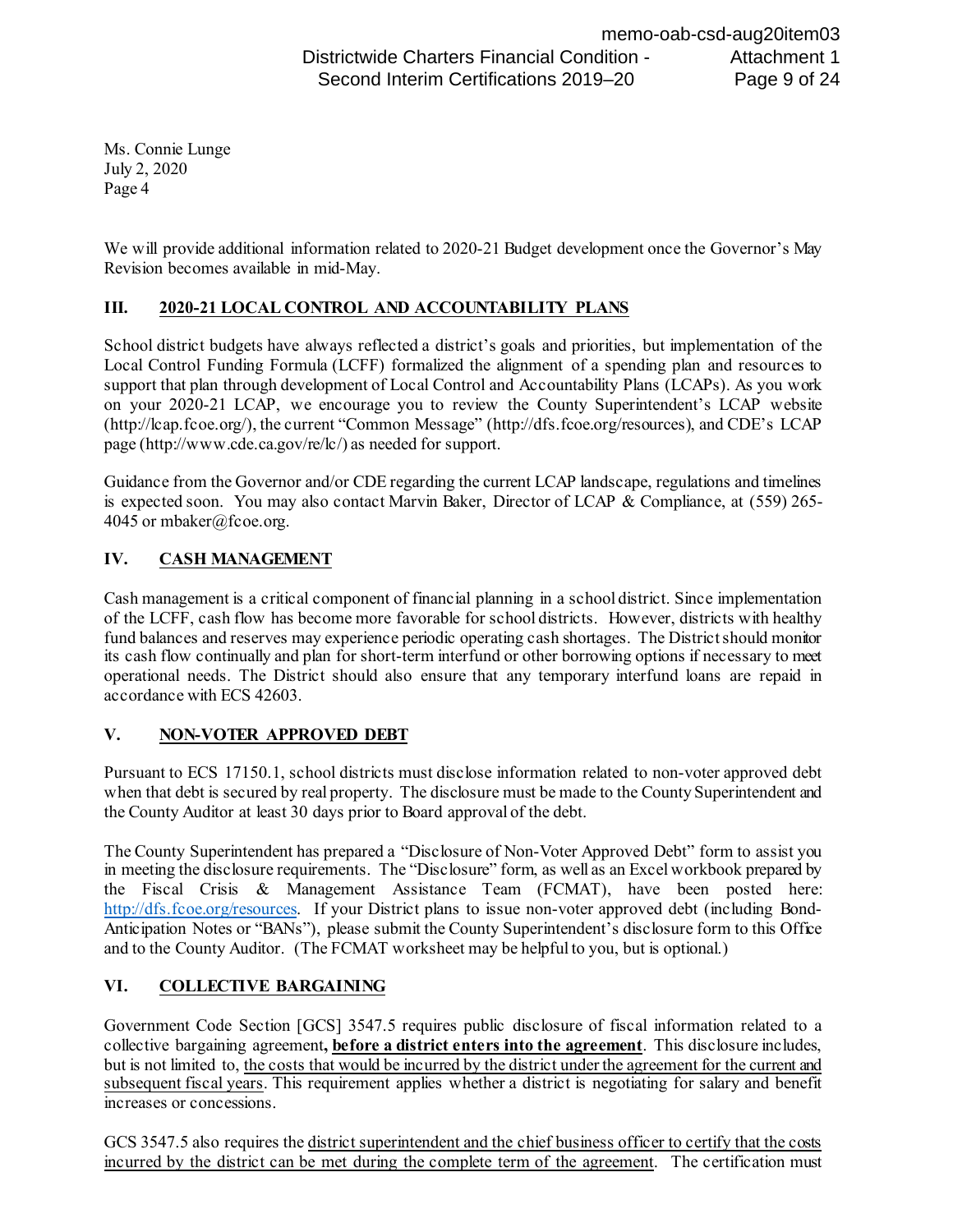the district as qualified or negative at the next interim reporting period. include any budget revisions necessary to meet the cost of the agreement in each year of its term. The code further specifies that if the budget revisions are not made, the County Superintendent is required to declare

 Per ECS 42142, within 45 days of adopting a collective bargaining agreement, the superintendent of the year budget that are necessary to fulfill the terms of that agreement. Any additional costs that may result from the agreement must also be reflected in the district's interim fiscal reports and multiyear fiscal school district shall forward to the county superintendent of schools any revisions to the district's current projections.

 Disclosure of Collective Bargaining Agreement worksheet (available for download at documents showing key terms of the agreement(s) or similar documents) that can be used in our analysis If you have settled with your bargaining units since the Second Interim reporting period, please submit the [http://dfs.fcoe.org/resources\)](http://dfs.fcoe.org/resources) to our office, along with supporting documents (e.g., copies of Board approval of the fiscal impact of the agreements. Any necessary budget revisions should also be submitted.

### **VII. CHARTER OVERSIGHT**

 and promptly notify the CDE and County Office of any change in its status. If your district has authorized charter schools to operate within your district boundaries, you are obligated by Education Code Section 47604.32 to, among other things, monitor the charter school's fiscal condition,

 Thank you for your consideration of this information. Please feel free to contact the District Financial Services team at (559) 265-3021 if you have any questions regarding this letter or if we may assist you with any finance-related matter.

Sincerely,

Gabriel Halls, Senior Director District Financial Services

 c: Jim A Yovino, Superintendent, FCSS Kevin Otto, Deputy Superintendent/CFO, FCSS Wesley Sever, Ed.D., Superintendent, KECSD Nick Taylor, Ed.D., CBO, KECSD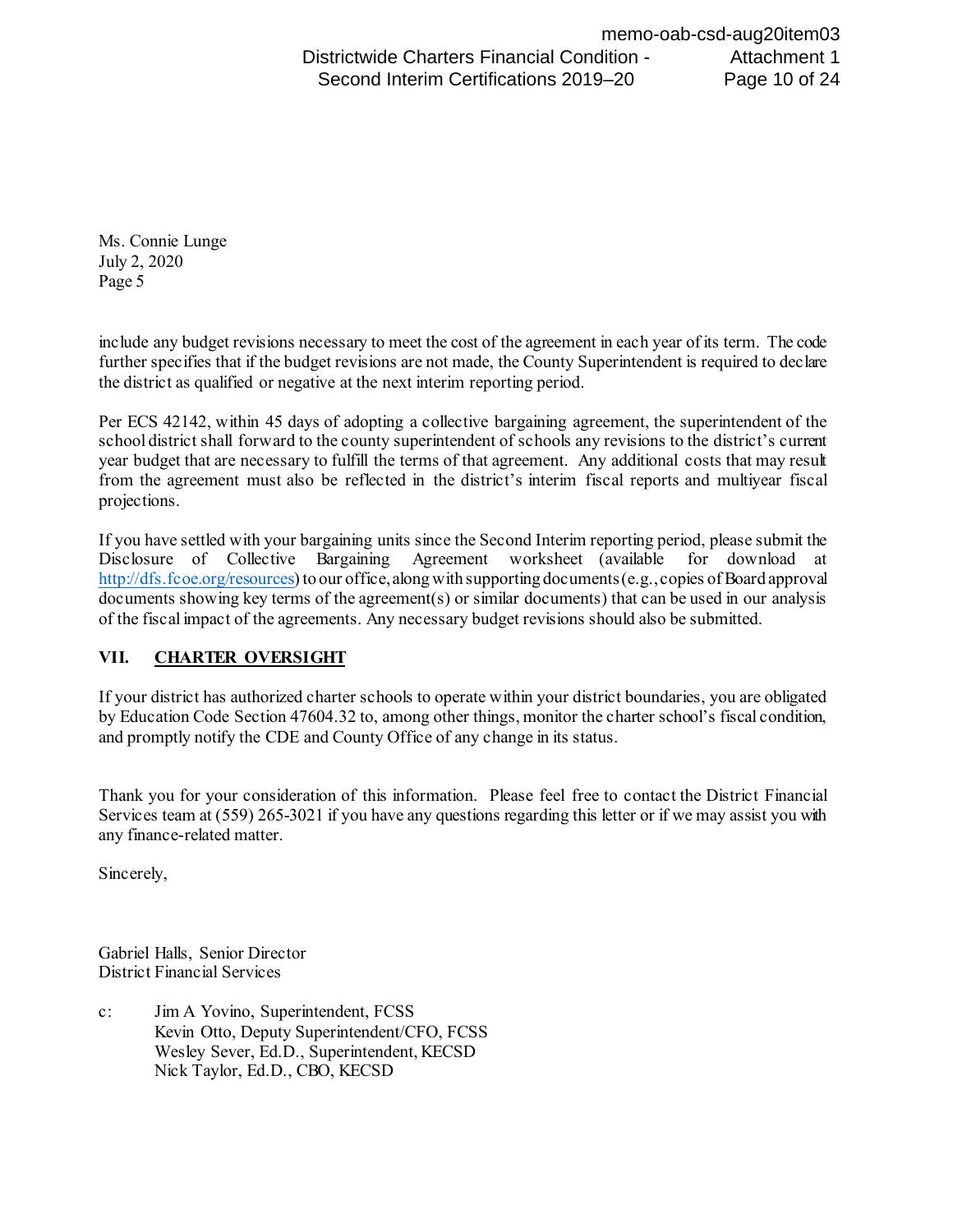April 15, 2020

 7799 21st Ave. Mrs. Kellee Wheatley, Board President Island Elementary School District Lemoore, CA 93245

Dear Mrs. Wheatley:

#### Reporting Requirements

 Pursuant to the reports required by Section 42130, the governing board of each school district shall certify, in writing, within 45 days after the close of the period being reported, whether or not the school forecasts, for the two subsequent fiscal years. These certifications shall be based upon the board's assessment, on the basis of standards and criteria for fiscal stability adopted by the State Board of regarding the adopted state budget, district property tax revenues pursuant to Sections 95 to 100, inclusive, of the Revenue and Taxation Code, and ending balances for the preceding fiscal year as reported pursuant to Section 42100. The certifications shall be classified as positive, qualified, or negative, as prescribed by the Superintendent of Public Instruction for the purposes of determining district is able to meet its financial obligations for the remainder of the fiscal year and, based on current Education pursuant to Section 33127, of the district budget, as revised to reflect current information subsequent actions by the Superintendent of Public Instruction, the Controller, or the county superintendent of schools.

 to the Controller and the Superintendent of Public Instruction as to whether the governing board of eac h of the school districts under his or her jurisdiction has submitted the certification. That report shall Within 75 days after the close of each reporting period, each county superintendent of schools shall report indicate the type of certification filed by each district.

### Analysis of District's Fiscal Position

 The Kings County Office of Education has reviewed the Second Interim Financial Report submitted by the Island Elementary School District for the period ending January 31, 2020. Our review included an analysis and multiyear financial projections. *The following are our notes*: of the district's estimated average daily attendance (ADA), projected revenues, expenditures, fund balance

 *Revenue/Expenditure Projections*: The district is projecting expenditures to exceed revenues based on projected to deficit spend in fiscal year 2019-20 by \$581,049, in fiscal year 2020-21 by \$224,040 and in the general fund unrestricted/restricted multi-year projections for all three budget years. The distric t is fiscal year 2021-22 by \$136,353. Anticipated deficit spending should be for one-time, non-recurring expenditures to avoid depletion of the district's ongoing reserves.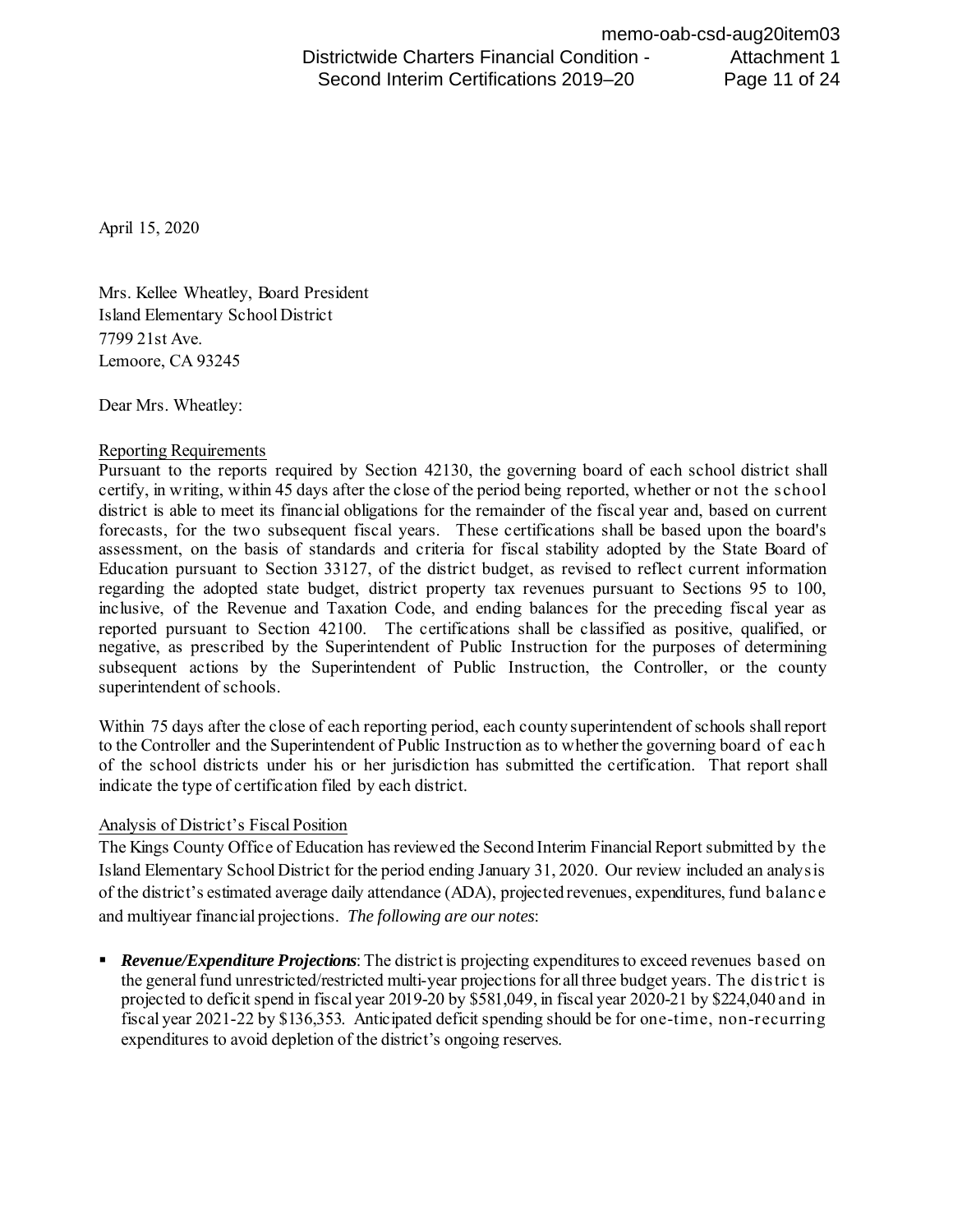Page  $\sim$  2  $\sim$ Island Elementary School District Second Interim Financial Report

- **ADA Estimations:** The district is projecting K-8 ADA at 380 for the current fiscal year which is an decrease of roughly 43 ADA from prior year P-2 ADA. The decrease in ADA is due to resident students returning. The district is projecting a declining enrollment subsequent fiscal years according to the general fund unrestricted/restricted multi-year projections. Our office recommends that the district continue to review and monitor the ADA budgeted and revise the budget accordingly. The District, as a charter district, is reliant on non-resident ADA. If a drop in non-resident ADA occurs, there is no prior moving out of district and non-resident students failing to comply with the charter compact and not year P-2 protection. **Substitution Contents Financial Condition**<br> **Second Interim Certifications 2019–20**<br> **Secrets of regulary 3.100 Form Financial Report**<br> **Page - 2 ~**<br> **ADA Extinations:** The district is projecting K-8 ADA at 380 for the c
- *Impact of Negotiations*: The district has indicated that negotiations have been finalized with the certificated and classified bargaining unit as of the 2nd interim reporting period.
- *Multi-year Projections:* With respect to the two subsequent fiscal years 2020-21 and 2021-22, it is important that the district's governing board and administration closely monitor and manage the minimum unrestricted reserves throughout the current fiscal year and to budget at least the state minimum required reserves in each future year due to the uncertainty of ongoing funding levels at the district's financial resources, including monthly cash flow reviews, to assure maintenance of a positive financial condition. It remains essential for each school district to maintain the required state state or federal levels.

### Conclusion

 condition and ability to meet its financial obligations. The district's unrestricted reserve balances meet the Based on our analysis, the data provided supports the board's *positive certification* of the district's financial minimum state criteria and standards of 4% for the current and two subsequent years.

 opinion does not guarantee financial stability for the next two years. Your financial position is the result of management decisions and other issues, such as attendance, state and federal revenue funding, This certification is not a guarantee of future positive certifications. Circumstances do change and this bargaining unit pressures, and price inflators for supplies and services.

### Future Concerns

 uncertain economic times we are facing due to COVID-19, those budget projections are optimistic at best, and we anticipate an unknown level of reduced revenue projections for the 2020-21 budget. The May Revise will bring adjustments for 2020-21 fiscal year but the true budget levels are not likely to be know n subject to revision later in the summer when tax data is known. We recognize that district's second interim budget and multi-year projections were developed using the January 2020 Governor's budget proposal, which was the best available information at that time. Given the until at least August as both the Governor and our Legislative leaders have indicated the June budget will be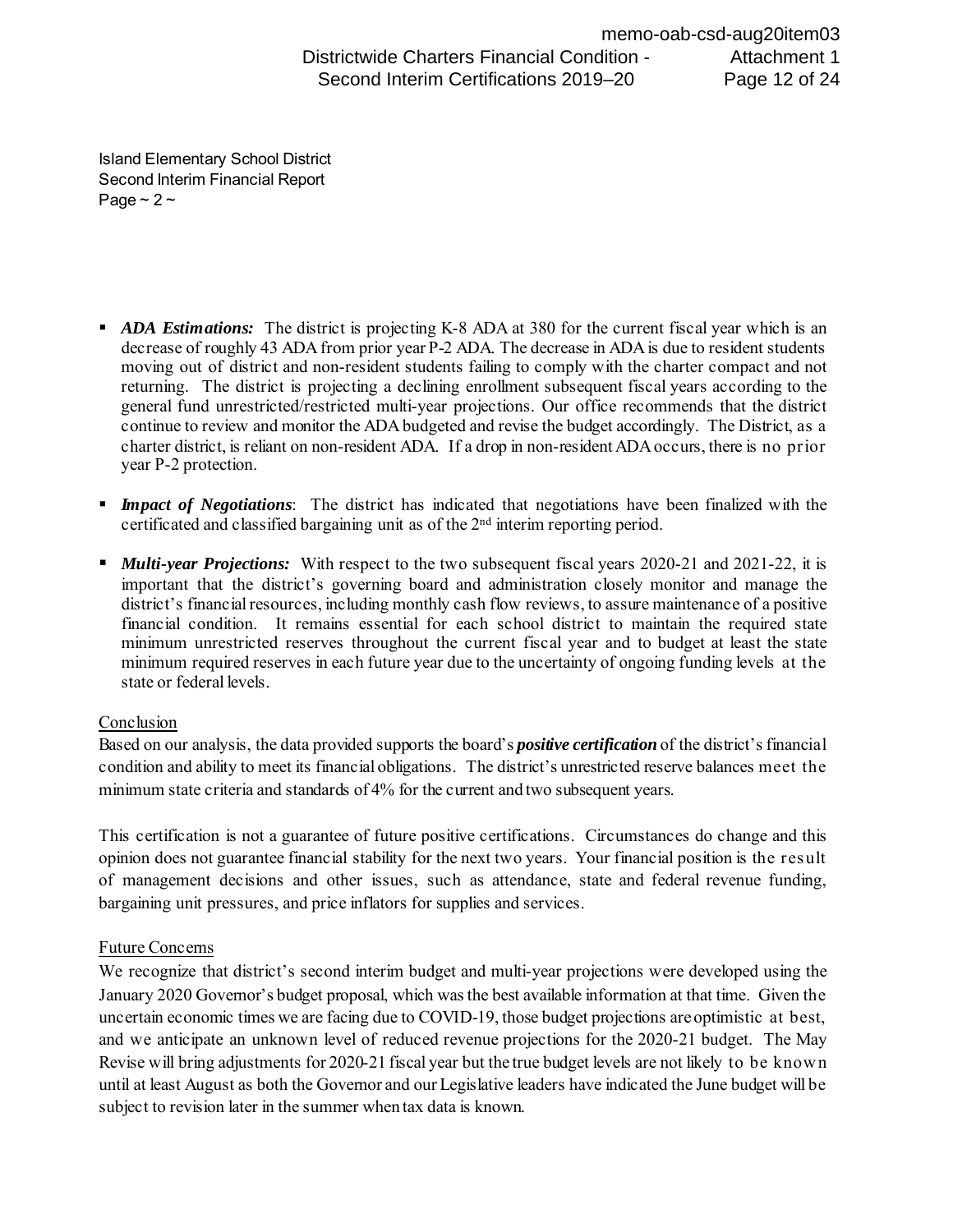Page  $\sim$  3  $\sim$ Island Elementary School District Second Interim Financial Report

 the possibility of apportionment deferrals. Each district faces its own unique set of financial risks based on plan conservatively as we enter this time of economic downturn. Districts should be planning for the possibility of zero COLA for fiscal year 2020-21 and evaluate their current budget and multi-year financial projections. All additional funding anticipated for special education, early childhood education services, and new categorical programs should not be considered during 2020-21 budget development. It is also imperative that districts closely monitor their cash flow during this time with available reserves, declining enrollment, bargaining unit agreements, degree of revenue volatility and should

Finally, please be advised of the following requirements resulting from the enactment of AB2756 (June 21, 2004):

- 1) AB2756 now requires the district to update and certify multiyear financial projections reflecting the impact of any salary negotiations on the current and two subsequent fiscal years prior to board approval. Please send a copy of the updated multiyear financial projections with the submission of the AB1200 Salary settlement disclosure documents to our office 5 days prior to board action.
- the AB1200 Salary settlement disclosure documents to our office 5 days prior to board action. 2) AB2756 expanded the responsibilities of the county superintendent in reviewing school district Superintendent of Public Instruction, and state control agencies and that contains evidence that the school district is showing fiscal distress under the standards and criteria adopted in Section 33127, or a report on the school district by the County Office Fiscal Crisis and Management Assistanc e Team  or any regional team created pursuant to subdivision (i) of Section 42127**.**8**."** If the district commissions such a study, please submit a copy to our office to the attention of Maria Contreras. budgets and in monitoring fiscal solvency. Education Code Section 42127.6 (a)(1) now states, "A school district shall provide the county superintendent of schools with a copy of a study, report, evaluation, or audit that was commissioned by the district, the county superintendent, the

 If you have any questions concerning the review of the district's 2019-20 Second Interim Financial Report, please contact the undersigned.

Sincerely,

Jamie Dial Assistant Superintendent, Business Services

CC: Todd Barlow, Superintendent Charlotte Hines, District Superintendent Diane Augusto, Chief Business Officer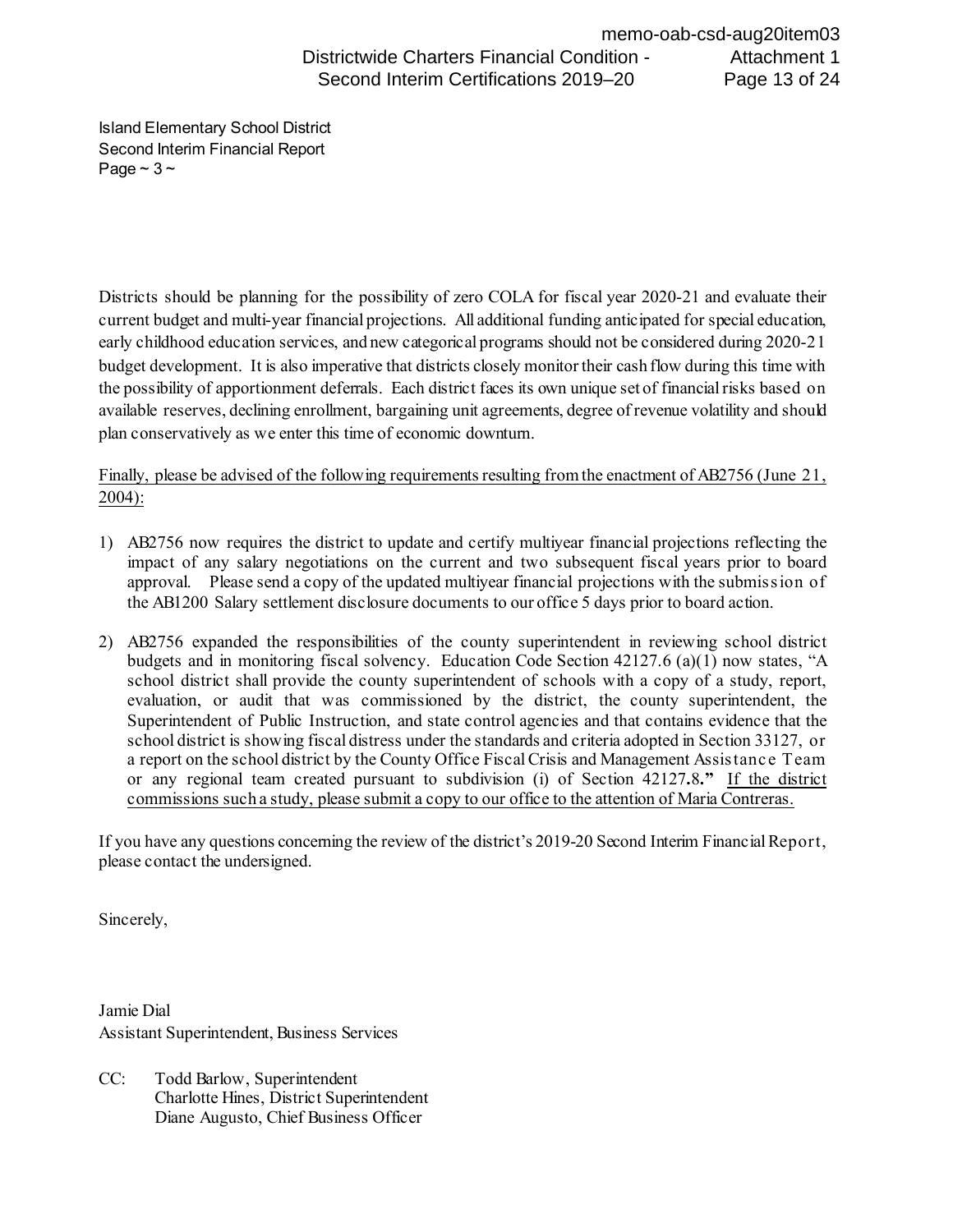April 15, 2020

Mrs. Donna Sheldon, Board President Kings River-Hardwick School District 10300 Excelsior Avenue Hanford, CA 93230

Dear Mrs. Sheldon:

#### Reporting Requirements

 Pursuant to the reports required by Section 42130, the governing board of each school district shall certify, in writing, within 45 days after the close of the period being reported, whether or not the school forecasts, for the two subsequent fiscal years. These certifications shall be based upon the board's assessment, on the basis of standards and criteria for fiscal stability adopted by the State Board of regarding the adopted state budget, district property tax revenues pursuant to Sections 95 to 100, inclusive, of the Revenue and Taxation Code, and ending balances for the preceding fiscal year as reported pursuant to Section 42100. The certifications shall be classified as positive, qualified, or negative, as prescribed by the Superintendent of Public Instruction for the purposes of determining district is able to meet its financial obligations for the remainder of the fiscal year and, based on current Education pursuant to Section 33127, of the district budget, as revised to reflect current information subsequent actions by the Superintendent of Public Instruction, the Controller, or the county superintendent of schools.

 to the Controller and the Superintendent of Public Instruction as to whether the governing board of eac h of the school districts under his or her jurisdiction has submitted the certification. That report shall Within 75 days after the close of each reporting period, each county superintendent of schools shall report indicate the type of certification filed by each district.

### Analysis of District's Fiscal Position

 The Kings County Office of Education has reviewed the Second Interim Financial Report submitted by the balance and multiyear financial projections. *The following are our notes*: Kings River-Hardwick School District for the period ending January 31, 2020. Our review included an analysis of the district's estimated average daily attendance (ADA), projected revenues, expenditures, fund

 *Revenue/Expenditure Projections*: The district is projecting expenditures to exceed revenues based on the general fund unrestricted/restricted multi-year projectionsfor all three budget years. The distric t is projected to deficit spend in fiscal year 2019-20 by \$64,741, in fiscal year 2020-21 by \$259,204 and in fiscal year 2021-22 by \$189,361. Anticipated deficit spending should be for one-time, non-recurring expenditures to avoid depletion of the district's ongoing reserves.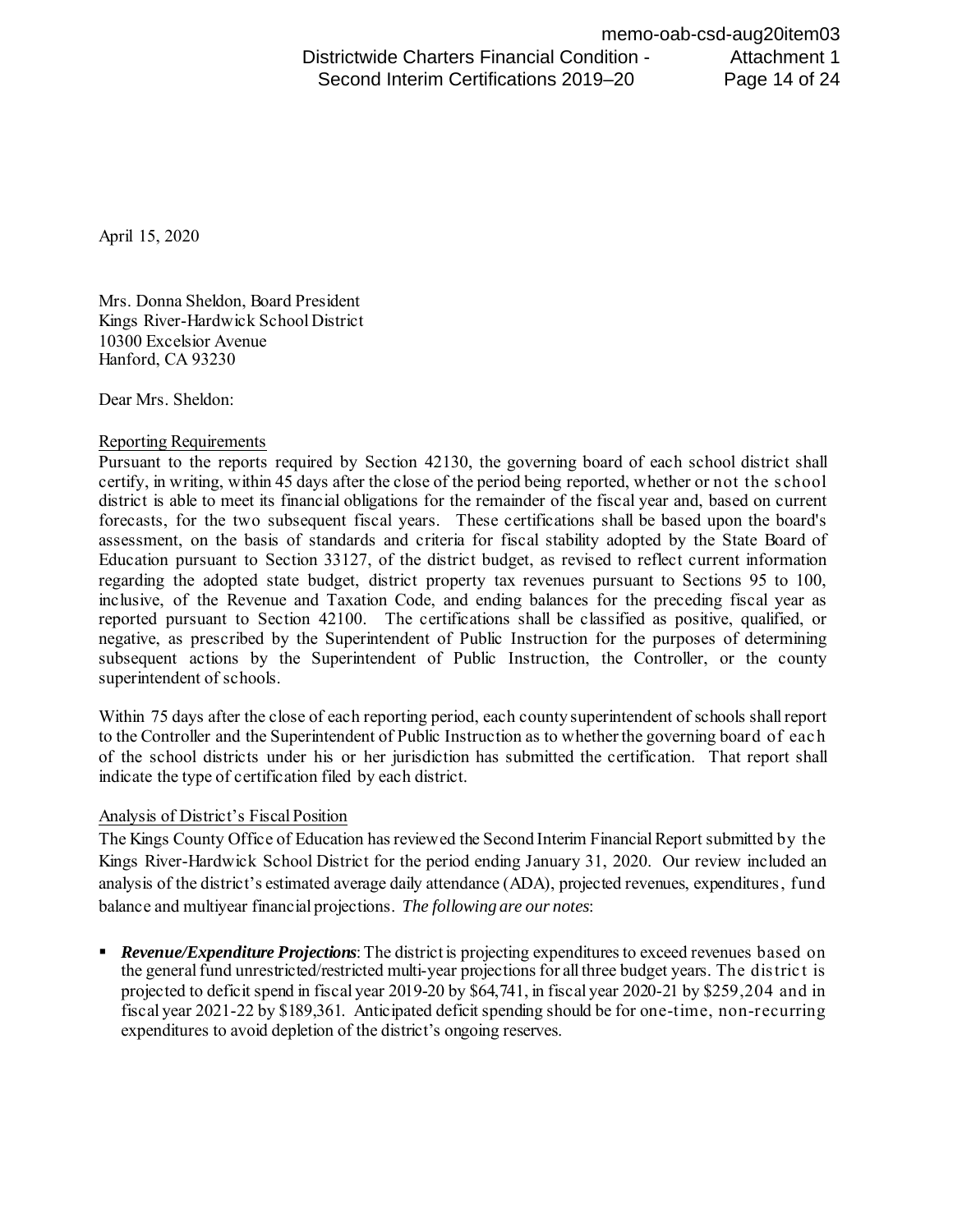Page  $\sim$  2  $\sim$ Kings River-Hardwick School District Second Interim Financial Report

- **ADA Estimations:** The district is projecting K-8 ADA at 766.01 for the current fiscal year which is an decrease of roughly 27 ADA from prior year P-2 attendance reporting. Per inquiry with the district, ADA is projected conservatively at budget development and revised throughout the year. The district's ADA is projected to remain static in the following two subsequent fiscal years. While the ADA projec tions to review and monitor the ADA budgeted and revise the budget accordingly. The District, as a c harter appear reasonable based on the district's historic trends, our office recommends that the district continue district, is reliant on non-resident ADA. If a drop in non-resident ADA occurs, there is no prior year P-2 protection. **Substitution Charters Financial Condition -** Second Interim Certifications 2019–20<br> **Second Interim Financial Report**<br> **Frogger 2.**<br> **Page - 2.**<br> **Page - 2.**<br> **Page - 2.**<br> **Page - 2.**<br> **Page - 2.**<br> **Page - 2.**<br> **Page - 2**
- *Impact of Negotiations*: The district has indicated that negotiations have been finalized with the certificated and classified bargaining unit as of the 2nd interim reporting period.
- *Multi-year Projections:* With respect to the two subsequent fiscal years 2020-21 and 2021-22, it is important that the district's governing board and administration closely monitor and manage the minimum unrestricted reserves throughout the current fiscal year and to budget at least the state minimum required reserves in each future year due to the uncertainty of ongoing funding levels at the district's financial resources, including monthly cash flow reviews, to assure maintenance of a positive financial condition. It remains essential for each school district to maintain the required state state or federal levels.

### **Conclusion**

 condition and ability to meet its financial obligations. The district's unrestricted reserve balances meet the Based on our analysis, the data provided supports the board's *positive certification* of the district's financial minimum state criteria and standards of 4% for the current and two subsequent years.

 opinion does not guarantee financial stability for the next two years. Your financial position is the result of management decisions and other issues, such as attendance, state and federal revenue funding, This certification is not a guarantee of future positive certifications. Circumstances do change and this bargaining unit pressures, and price inflators for supplies and services.

### Future Concerns

 uncertain economic times we are facing due to COVID-19, those budget projections are optimistic at best, and we anticipate an unknown level of reduced revenue projections for the 2020-21 budget. The May Revise will bring adjustments for 2020-21 fiscal year but the true budget levels are not likely to be know n subject to revision later in the summer when tax data is known. We recognize that district's second interim budget and multi-year projections were developed using the January 2020 Governor's budget proposal, which was the best available information at that time. Given the until at least August as both the Governor and our Legislative leaders have indicated the June budget will be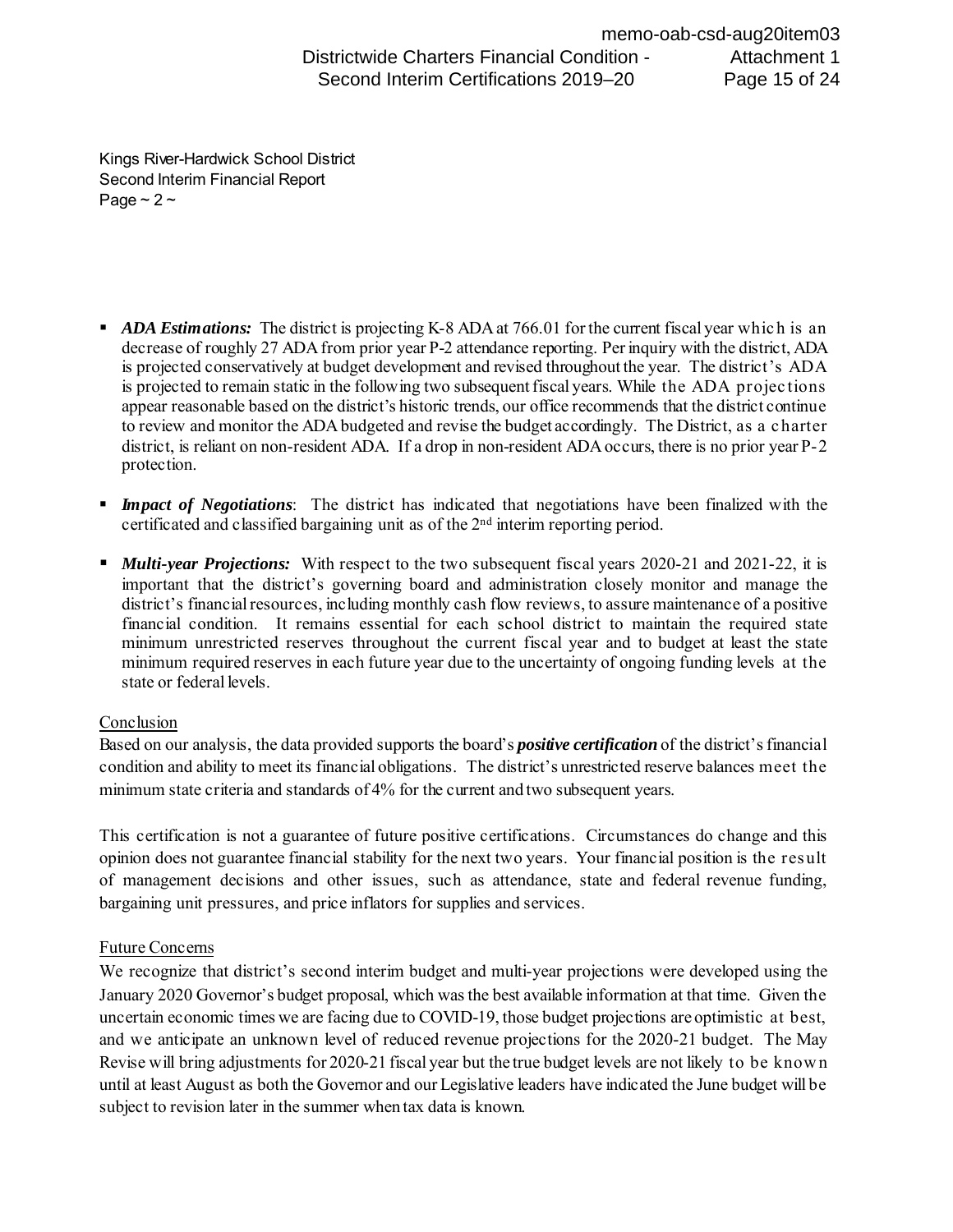Page  $\sim$  3  $\sim$ Kings River-Hardwick School District Second Interim Financial Report

 the possibility of apportionment deferrals. Each district faces its own unique set of financial risks based on plan conservatively as we enter this time of economic downturn. Districts should be planning for the possibility of zero COLA for fiscal year 2020-21 and evaluate their current budget and multi-year financial projections. All additional funding anticipated for special education, early childhood education services, and new categorical programs should not be considered during 2020-21 budget development. It is also imperative that districts closely monitor their cash flow during this time with available reserves, declining enrollment, bargaining unit agreements, degree of revenue volatility and should

plan conservatively as we enter this time of economic downturn.<br>Finally, please be advised of the following requirements resulting from the enactment of AB2756 (June 21, 2004):

- 1) AB2756 now requires the district to update and certify multiyear financial projections reflecting the impact of any salary negotiations on the current and two subsequent fiscal years prior to board approval. Please send a copy of the updated multiyear financial projections with the submission of the AB1200 Salary settlement disclosure documents to our office 5 days prior to board action.
- evaluation, or audit that was commissioned by the district, the county superintendent, the Superintendent of Public Instruction, and state control agencies and that contains evidence that the school district is showing fiscal distress under the standards and criteria adopted in Section 33127, or a report on the school district by the County Office Fiscal Crisis and Management Assistanc e Team  or any regional team created pursuant to subdivision (i) of Section 42127**.**8**."** If the district 2) AB2756 expanded the responsibilities of the county superintendent in reviewing school district budgets and in monitoring fiscal solvency. Education Code Section 42127.6 (a)(1) now states, "A school district shall provide the county superintendent of schools with a copy of a study, report, commissions such a study, please submit a copy to our office to the attention of Maria Contreras.

 If you have any questions concerning the review of the district's 2019-20 Second Interim Financial Report, please contact the undersigned.

Sincerely,

Jamie Dial Assistant Superintendent, Business Services

CC: Todd Barlow, Superintendent Cathlene Anderson, District Superintendent Trish Singh, Director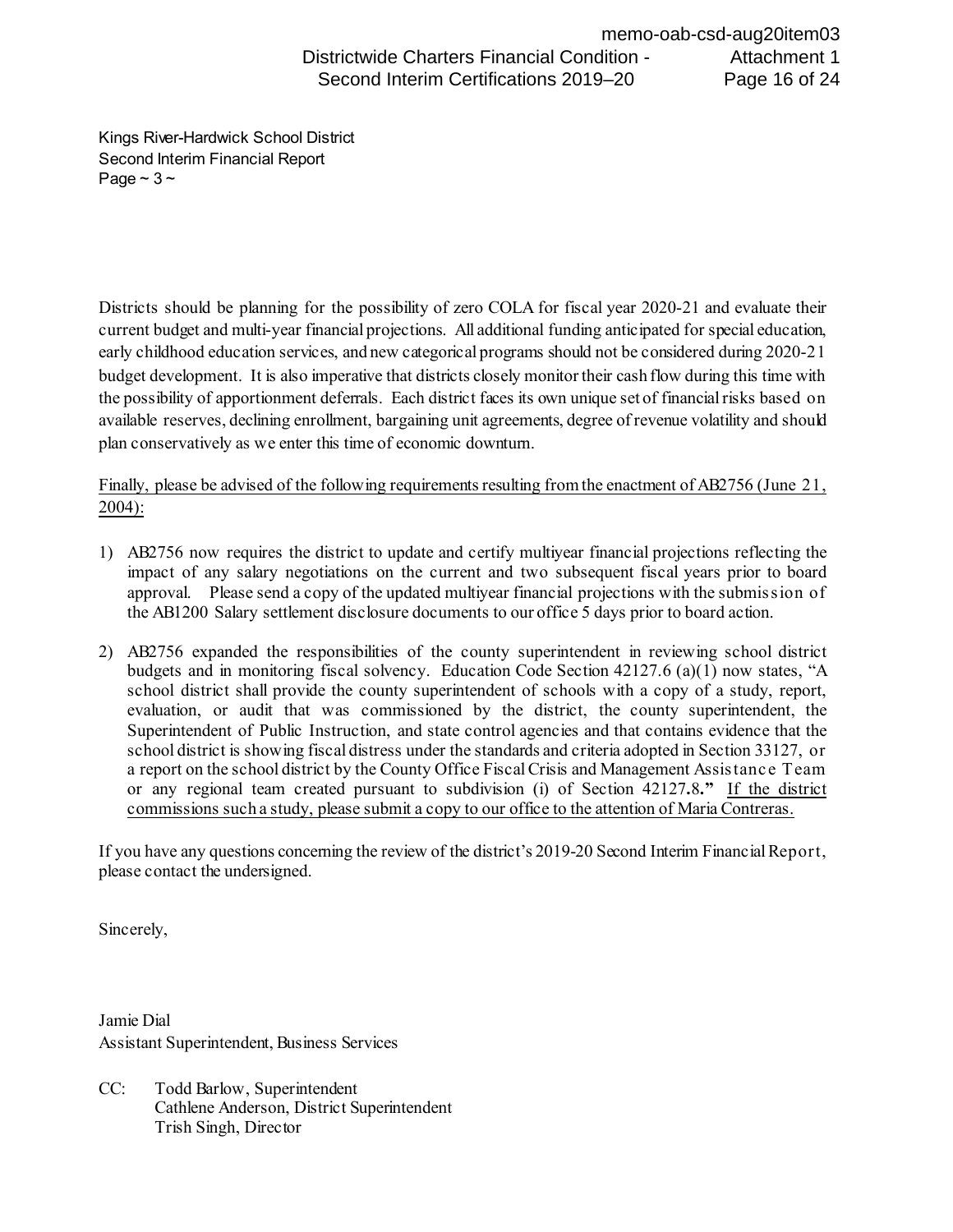April 15, 2020

 Hanford, CA 93230 Mrs. Denise Peters, Board President Pioneer Union Elementary School District 1888 N. Mustang Dr.

Dear Mrs. Peters:

### Reporting Requirements

 Pursuant to the reports required by Section 42130, the governing board of each sc hool district shall certify, in writing, within 45 days after the close of the period being reported, whether or not the school district is able to meet its financial obligations for the remainder of the fiscal year and, based on current forecasts, for the two subsequent fiscal years. These certifications shall be based upon the board's assessment, on the basis of standards and criteria for fiscal stability adopted by the State Board of Education pursuant to Section 33127, of the district budget, as revised to reflect current information regarding the adopted state budget, district property tax revenues pursuant to Sections 95 to 100, inclusive, of the Revenue and Taxation Code, and ending balances for the preceding fiscal year as reported pursuant to Section 42100. The certifications shall be classified as positive, qualified, or negative, as prescribed by the Superintendent of Public Instruction for the purposes of determining subsequent actions by the Superintendent of Public Instruction, the Controller, or the county superintendent of schools.

 Within 75 days after the close of each reporting period, each county superintendent of schools shall report to the Controller and the Superintendent of Public Instruction as to whether the governing board of eac h of the school districts under his or her jurisdiction has submitted the certification. That report shall indicate the type of certification filed by each district.

### Analysis of District's Fiscal Position

 The Kings County Office of Education has reviewed the Second Interim Financial Report submitted by the Pioneer Union Elementary School District for the period ending January 31, 2020. Our review included an analysis of the district's estimated average daily attendance (ADA), projected revenues, expenditures, fund balance and multiyear financial projections. *The following are our notes*:

**Revenue/Expenditure Projections**: The district is projecting expenditures to exceed revenues based on the general fund unrestricted/restricted multi-year projections for all three budget years. The distric t is projected to deficit spend in fiscal year 2019-20 by \$362,167, in fiscal year 2020-21 by \$284,270 and in fiscal year 2021-22 by \$81,060. Anticipated deficit spending should be for one-time, non-recurring expenditures to avoid depletion of the district's ongoing reserves.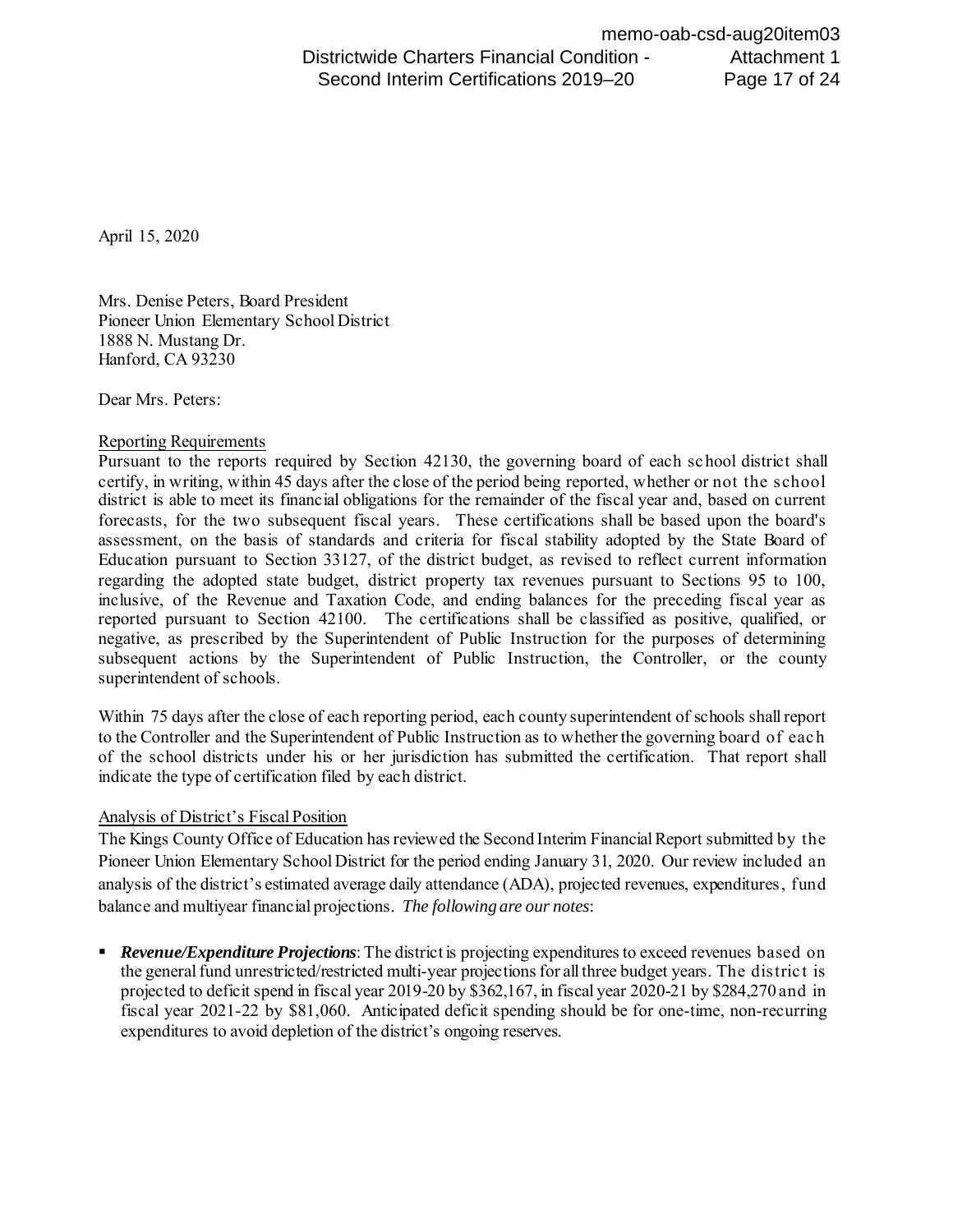Second Interim Financial Report Page  $\sim$  2  $\sim$ Pioneer Union Elementary School District

- *ADA Estimations:* The district is projecting K-8 ADA at 1,524.07 for the current fiscal year which is a decrease of roughly 7 ADA from prior year P-2 attendance reporting. The district is projecting no change in ADA in the two subsequent fiscal years. Our office recommends that the district continue to review and monitor the ADA budgeted and revise the budget accordingly. The District, as a charter district, is reliant on non-resident ADA. If a drop in non-resident ADA occurs, there is no prior year P-2 protection.
- *Impact of Negotiations*: The district has indicated that negotiations have been finalized with the classified and certificated bargaining unit as of the  $2<sup>nd</sup>$  interim reporting period.
- *Multi-year Projections:* With respect to the two subsequent fiscal years 2020-21 and 2021-22, it is important that the district's governing board and administration closely monitor and manage the district's financial resources, including monthly cash flow reviews, to assure maintenance of a positive financial condition. It remains essential for each school district to maintain the required state minimum unrestricted reserves throughout the current fiscal year and to budget at least the state minimum required reserves in each future year due to the uncertainty of ongoing funding levels at the state or federal levels.

#### **Conclusion**

 Based on our analysis, the data provided supports the board's *positive certification* of the district'sfinancial condition and ability to meet its financial obligations. The district's unrestricted reserve balances meet the minimum state criteria and standards of 3% for the current and two subsequent years.

 This certification is not a guarantee of future positive certifications. Circumstances do change and this opinion does not guarantee financial stability for the next two years. Your financial position is the result of management decisions and other issues, such as attendance, state and federal revenue funding, bargaining unit pressures, and price inflators for supplies and services.

### Future Concerns

 We recognize that district's second interim budget and multi-year projections were developed using the January 2020 Governor's budget proposal, which wasthe best available information at that time. Given the uncertain economic times we are facing due to COVID-19, those budget projections are optimistic at best, and we anticipate an unknown level of reduced revenue projections for the 2020-21 budget. The May Revise will bring adjustments for 2020-21 fiscal year but the true budget levels are not likely to be know n until at least August as both the Governor and our Legislative leaders have indicated the June budget will be subject to revision later in the summer when tax data is known.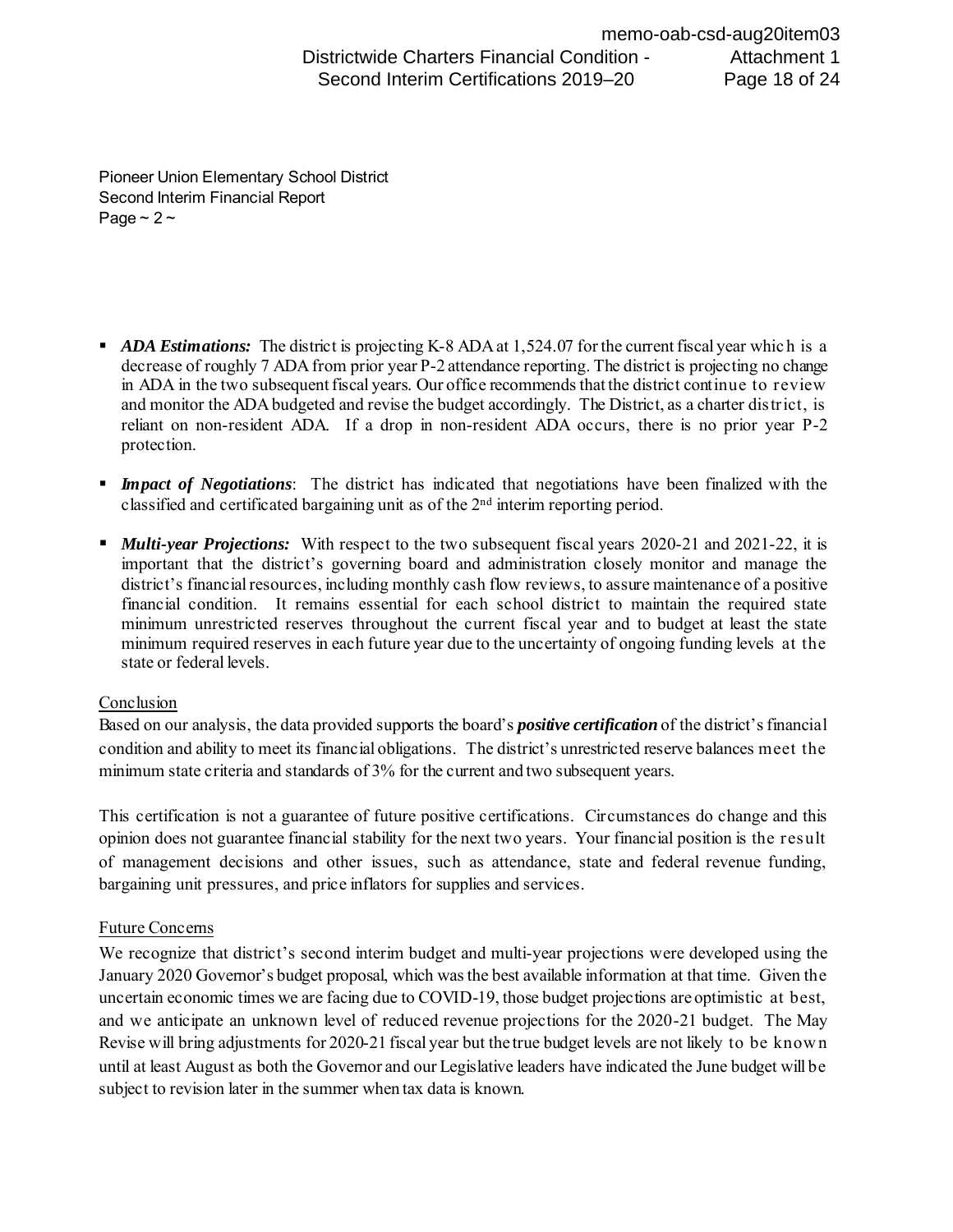Second Interim Financial Report Page  $\sim$  3  $\sim$ Pioneer Union Elementary School District

 Districts should be planning for the possibility of zero COLA for fiscal year 2020-21 and evaluate their current budget and multi-year financial projections. All additional funding anticipated for special education, early childhood education services, and new categorical programs should not be considered during 2020-21 budget development. It is also imperative that districts closely monitor their cash flow during this time with the possibility of apportionment deferrals. Each district faces its own unique set of financial risks based on available reserves, declining enrollment, bargaining unit agreements, degree of revenue volatility and should plan conservatively as we enter this time of economic downturn.

Finally, please be advised of the following requirements resulting from the enactment of AB2756 (June 21, 2004):

- 1) AB2756 now requires the district to update and certify multiyear financial projections reflecting the impact of any salary negotiations on the current and two subsequent fiscal years prior to board approval. Please send a copy of the updated multiyear financial projections with the submission of the AB1200 Salary settlement disclosure documents to our office 5 days prior to board action.
- 2) AB2756 expanded the responsibilities of the county superintendent in reviewing school district budgets and in monitoring fiscal solvency. Education Code Section 42127.6 (a)(1) now states, "A school district shall provide the county superintendent of schools with a copy of a study, report, evaluation, or audit that was commissioned by the district, the county superintendent, the Superintendent of Public Instruction, and state control agencies and that contains evidence that the school district is showing fiscal distress under the standards and criteria adopted in Section 33127, or a report on the school district by the County Office Fiscal Crisis and Management Assistanc e Team or any regional team created pursuant to subdivision (i) of Section 42127**.**8**."** If the district commissions such a study, please submit a copy to our office to the attention of Maria Contreras.

 If you have any questions concerning the review of the district's 2019-20 Second Interim Financial Report, please contact the undersigned.

Sincerely,

 Assistant Superintendent, Business Services Jamie Dial

 Paul van Loon, District Superintendent Julie Semas-Tellian, Assistant Superintendent, Business Services CC: Todd Barlow, County Superintendent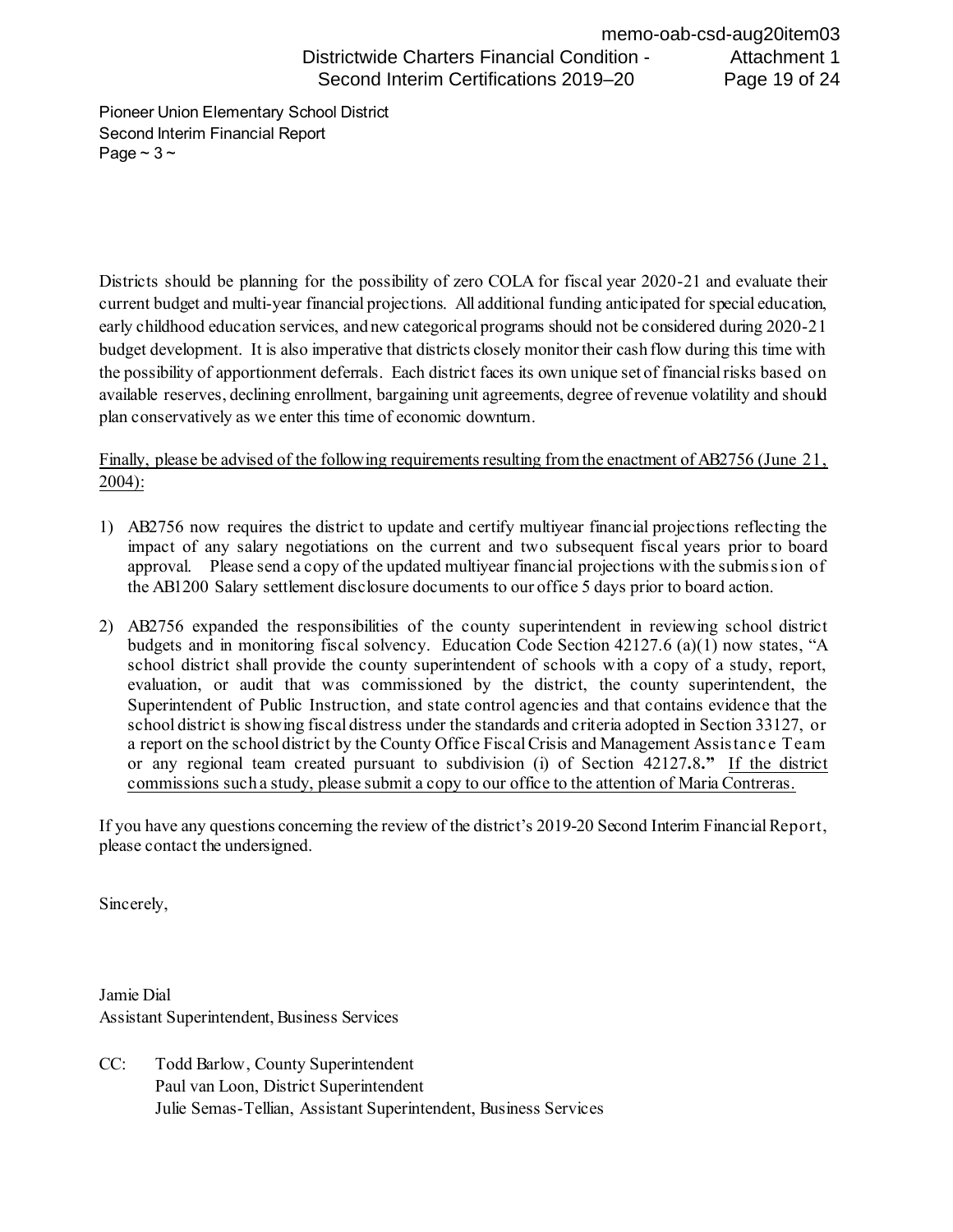Districtwide Charters Financial Condition - Second Interim Certifications 2019–20

memo-oab-csd-aug20item03 Attachment 1 Page 20 of 24



**Board of Education**  Susan Goto Area 1

April 15, 2020

Suzanne Jones

Area I Robert Tomasini

Area 1

Kelli Gnile Area2

David Patterson, Ed.D. Area3

> Lynn Oliver Area4

E. Ken Tokutomi Area 4

**Superintendent's Cabinet** 

Phillip J. Williams Deputy Superintendent Educational Services

Martin Fregoso Associate Superintendent Business Services

Catherine M. Goins Assistant Superintendent Early Childhood Education

Jennifer Hicks Assistant Superintendent Curriculum & Instruction

Colleen Slattery Assistant Superintendent Human Resources

Michelle Eklund Chief Communications Officer Superintendent's Office

> James L. Anderberg Chief Operations Officer Administrative Services

> > Troy Tickle Executive Director **SELPA**

Mr. Robert Kanngiesser, President Ackerman Charter District Board of Trustees 10785 Matson Drive Auburn, CA 95603

RE: Fiscal Year 2019-2020 Second Interim

Dear Mr. Kannigiesser,

In accordance with the provisions of Education Code Section 42131, a review of the Ackerman Charter District's Second Interim Report for fiscal year 2019-20 has been completed by the Placer County Office of Education (PCOE). The District filed a Second Interim Report with a positive certification. Our analysis of the data provided indicates the District should be able to meet its financial obligations for the current and two subsequent years. We therefore concur with the District's positive certification and offer the following comments:

#### **Multi Year Expenditures Exceed Income {Deficit Spending)**

The District is projecting unrestricted deficit spending of (\$52,716) in FY 2019-20, (\$73,008) in FY 2020-21 and (\$39,295) in FY 2021-22. We recommend the District continue to monitor its budget deficit and adjust its future spending plans to maintain positive fund balances and adequate reserves to account for increasing costs and enrollment changes.

#### **Enrollment**

The District is projecting attendance rates for both current and subsequent years at a higher level than its historical average. The District has indicated that this is due to specific efforts to increase student attendance. We recommend that the district continue to closely monitor its attendance trends in order to make any budget adjustments necessary in the event the projected attendance levels do not materialize as anticipated.

#### **Negotiations**

According to the information provided in the District's Second interim budget, certificated and classified labor contract negotiations for FY 2019-20 remain unsettled and potential increases have not been incorporated into budgeted salary and benefit expenditures. Because labor costs make up a large portion of the District's budget, any salary and benefit increases paid from reserves or other one-time resources could adversely impact the fiscal condition of the District. This letter is a reminder that the Criteria and Standards specify that, upon settlement of a labor contract, the District

> **Placer County Office of Education** 360 Nevada Street, Auburn, CA 95603 P 530.889.8020 • F 866.840.2941 • www.placercoe.org An Equal Opportunity Employer • Printed on recycled paper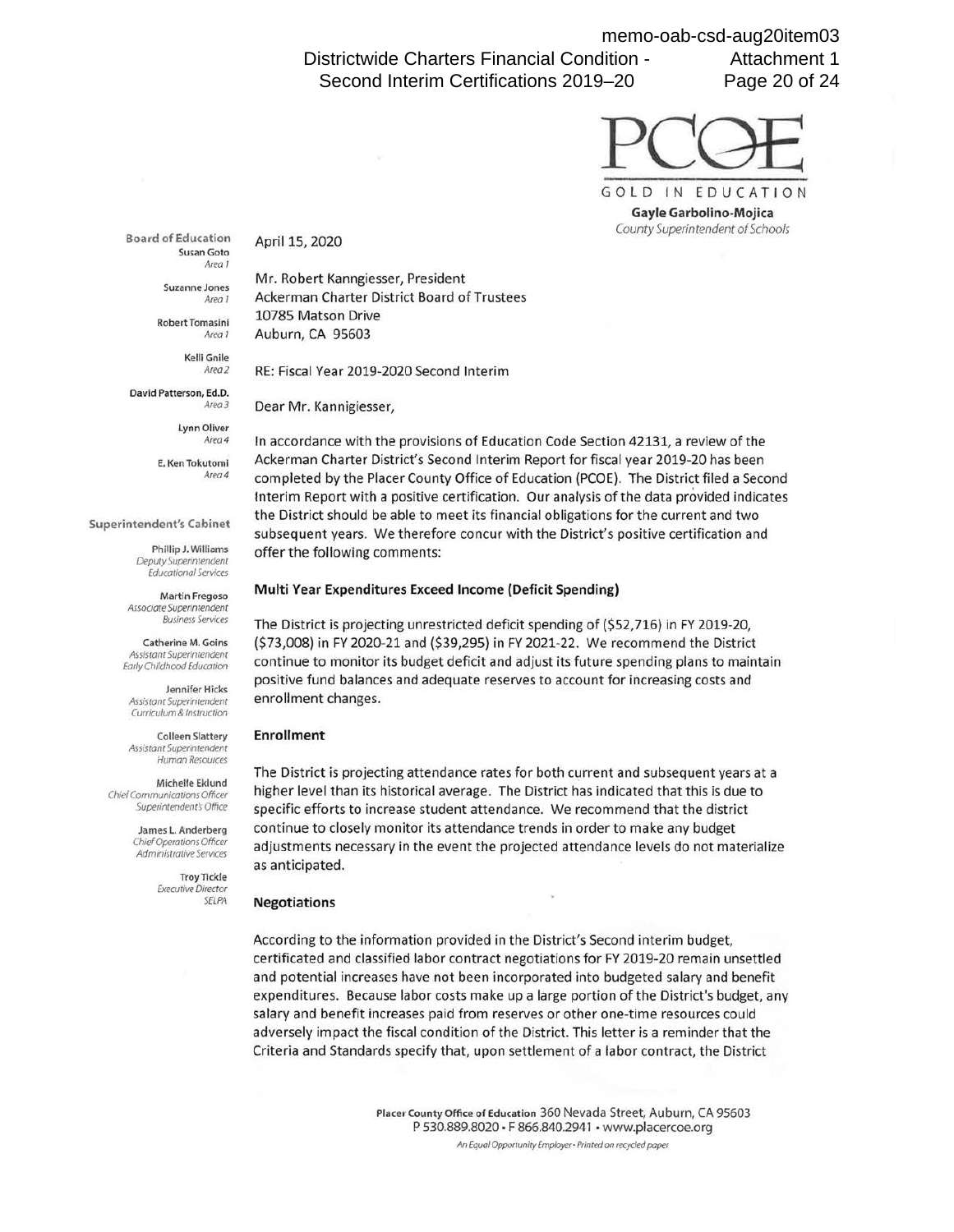Districtwide Charters Financial Condition - Second Interim Certifications 2019–20 memo-oab-csd-aug20item03 Attachment 1 Page 21 of 24

Mr. Robert Kanngiesser April 15, 2020 Page 2

must provide the county office of education with a disclosure of the settlement including its current and ongoing fiscal impact on the District.

#### **Future Planning**

The State anticipates dramatic drops in revenue due to the COVID-19 pandemic and districts should prepare to be impacted by that decrease. PCOE expects that the Governor's May Budget revision will present some budget challenges and encourages districts to begin planning for possible reductions.

We appreciate the efforts of the District staff in preparing and submitting the Second Interim Report. A duplicate original of this letter is being sent to the Superintendent. Please feel free to contact me or Martin Fregoso at (530) 889-5920 should you have any questions or concerns about PCOE's review of the District's interim report.

Yours in education,

**GAYLE GARBO**  $IMO-MOHCA$ COUNTY SUPERINTENDENT OF SCHOOLS

GGM/jk C: Ann Corcoran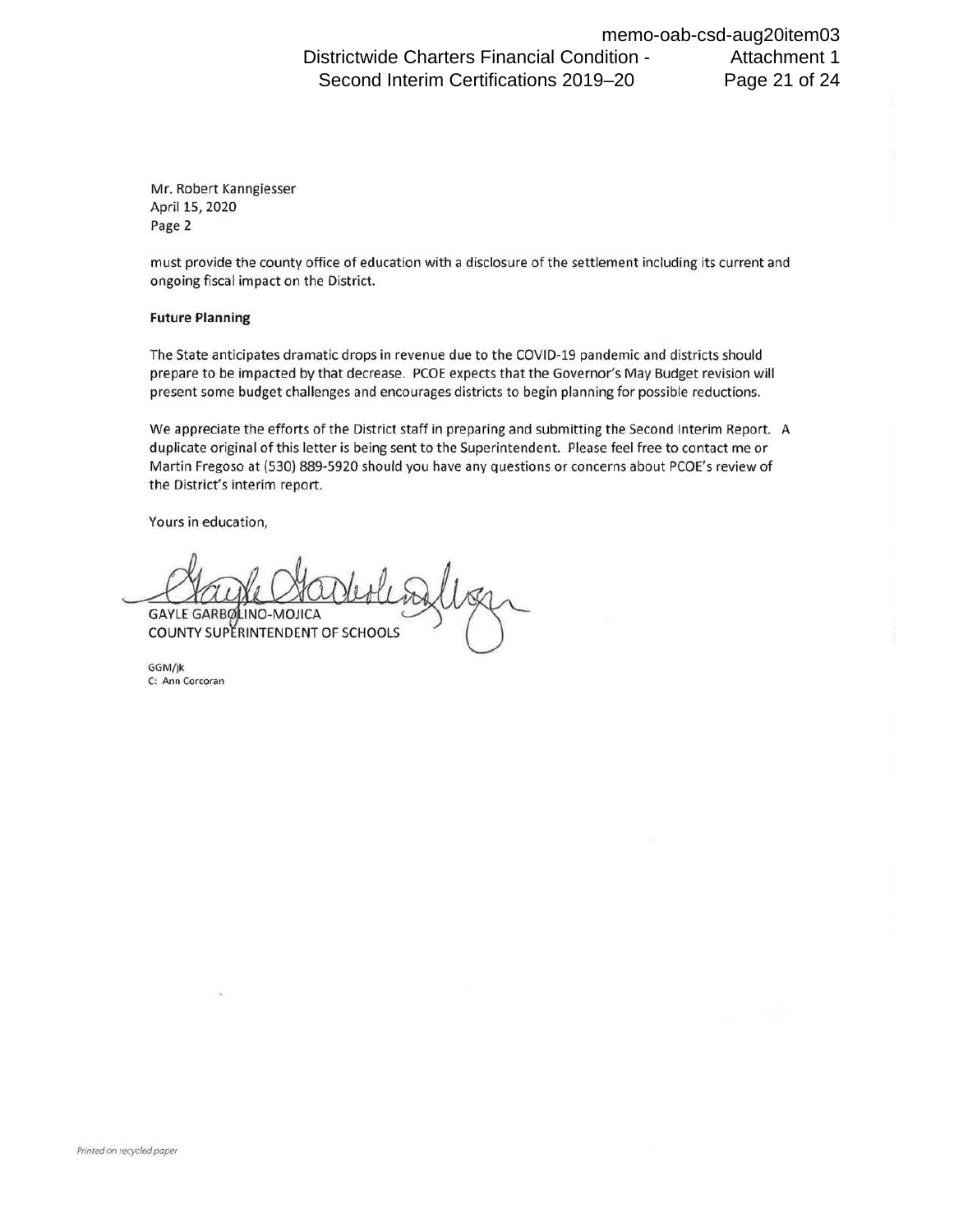Districtwide Charters Financial Condition - Second Interim Certifications 2019–20 memo-oab-csd-aug20item03 Attachment 1 Page 22 of 24



Education - Scott Kuykendall, Superintendent Scott Kuyken dall, Superintendent

April 14, 2020

 Hickman Community Charter Board of Trustees *Clo* Hickman Community Charter School District Hickman, CA 95323 13306-A 4th Street

Dear Board of Trustees:

 In accordance with the provisions of Education Code (E.C.) Section 42131, Stanislaus County Superintendent of Schools (County Superintendent) reviewed the Hickman Community Charter School District's (District) Second Interim Report for fiscal year 2019-20. Based on the financial statements, multiyear projections and assumptions provided by the District, with data current as of January 31, 2020, it appears that the District should be able to meet its financial obligations for the current and two subsequent fiscal years. **At this time, we concur with the district finding of positive certification, with the following caveat.** 

 We recognize that the district's second interim budget and multi-year projections were developed using the January 2020 Governor's budget proposal, which was the best available information at that time. Given the uncertain economic times we are facing surrounding the COVID 19 pandemic, those budget projections are optimistic at best, and we anticipate an unknown level of reduced revenue projections for the 2020-21 budget. The Governor's May revise budget projection will provide districts with more realistic budget projections, and we anticipate those will be reflected in the district June budget adaption.

 County Office staff review several components of the District's 2019-20 Second Interim report and corresponding supplemental information provided by the District. Reserves, enrollment, multiyear projections, change in fund balance and status of labor negotiations highlight a few of the items reviewed.

#### **Change in Fund Balance**

 We note the Unrestricted General Fund is projecting an increase of \$86,807. This increases ihe projected ending fund balance \$2,307,689 or 22.25% of the total General Fund's budgeted expenditures and transfers out.

 The following chart depicts the District's historical and projected unrestricted ending fund balances.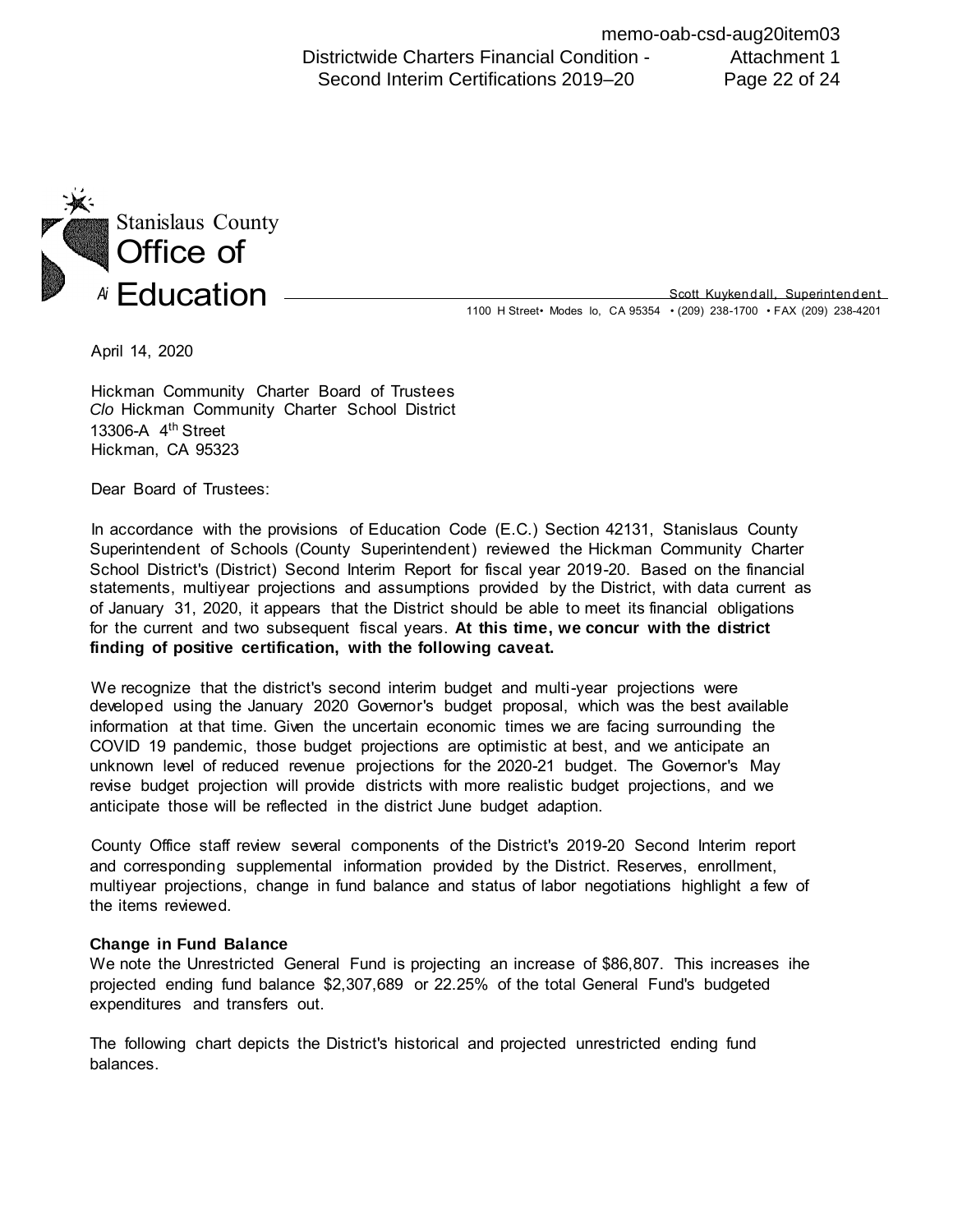Districtwide Charters Financial Condition - Second Interim Certifications 2019–20 memo-oab-csd-aug20item03 Attachment 1 Page 23 of 24



### **Reserves and Multiyear Projections**

 The minimum reserve level under the State Criteria and Standards is 3%. Review of the levels of 22.22% for 2019-20, 22.16% for 2020-21, and 22.48% for2021-22. District's multiyear projections, inclusive of Fund 17and after assignments, indicates reserve

### **Enrollment and ADA**

The following charts depict the District CBEDS enrollment, ADA historical trends and estimated projections.

| <b>ENROLLMENT AND ADA</b>                 |         |                      |                          |                    |                |                              |         |                                             |
|-------------------------------------------|---------|----------------------|--------------------------|--------------------|----------------|------------------------------|---------|---------------------------------------------|
| <b>Year</b>                               |         |                      | <b>Enrollment</b>        |                    | ADAI           |                              | $\%$ il |                                             |
|                                           | 2014-15 |                      | 1,104                    |                    | 1,074.04       |                              | 97.29%  |                                             |
| 2015-16                                   |         | 1,061                |                          |                    | 1,040.76       |                              | 98.09%  |                                             |
| 2016-17                                   |         | 1,071                |                          |                    | 1,047.76       |                              | 97.83%  |                                             |
| 2017-18                                   |         | 1,052                |                          |                    | 1,035.16       |                              | 98.40%  |                                             |
| 2018-19 U.A                               |         | 1,030                |                          |                    | 1,016.88       |                              | 98.73%  |                                             |
| 2019-20 Interim                           |         | 1,041                |                          |                    | 1,024.53       |                              | 98.42%  |                                             |
| 2020-21 projection                        |         |                      | 1,041                    |                    | 1,024.53       |                              | 98.42%  |                                             |
| 2021-22 projection                        |         |                      | 1,041                    |                    | 1,024.53       |                              | 98.42%  |                                             |
| 1,120<br>1,100<br>1,080<br>1,060<br>1,040 | 4 >     |                      | $\Lambda$<br>$--III$ --, |                    |                |                              |         |                                             |
| 1,020<br>1,000<br>980                     |         |                      |                          |                    | >r<br>""IIF""" |                              | /III    | --•--m                                      |
| 960<br>-+-Enrollment                      |         | 2015<br>$-$ !!!-A DA | <del>2016-17</del>       | <del>2017-18</del> | 2018-19        | 2019-20<br>Second<br>Interim | 2020-21 | <del>2021-22</del><br>Projection Projection |